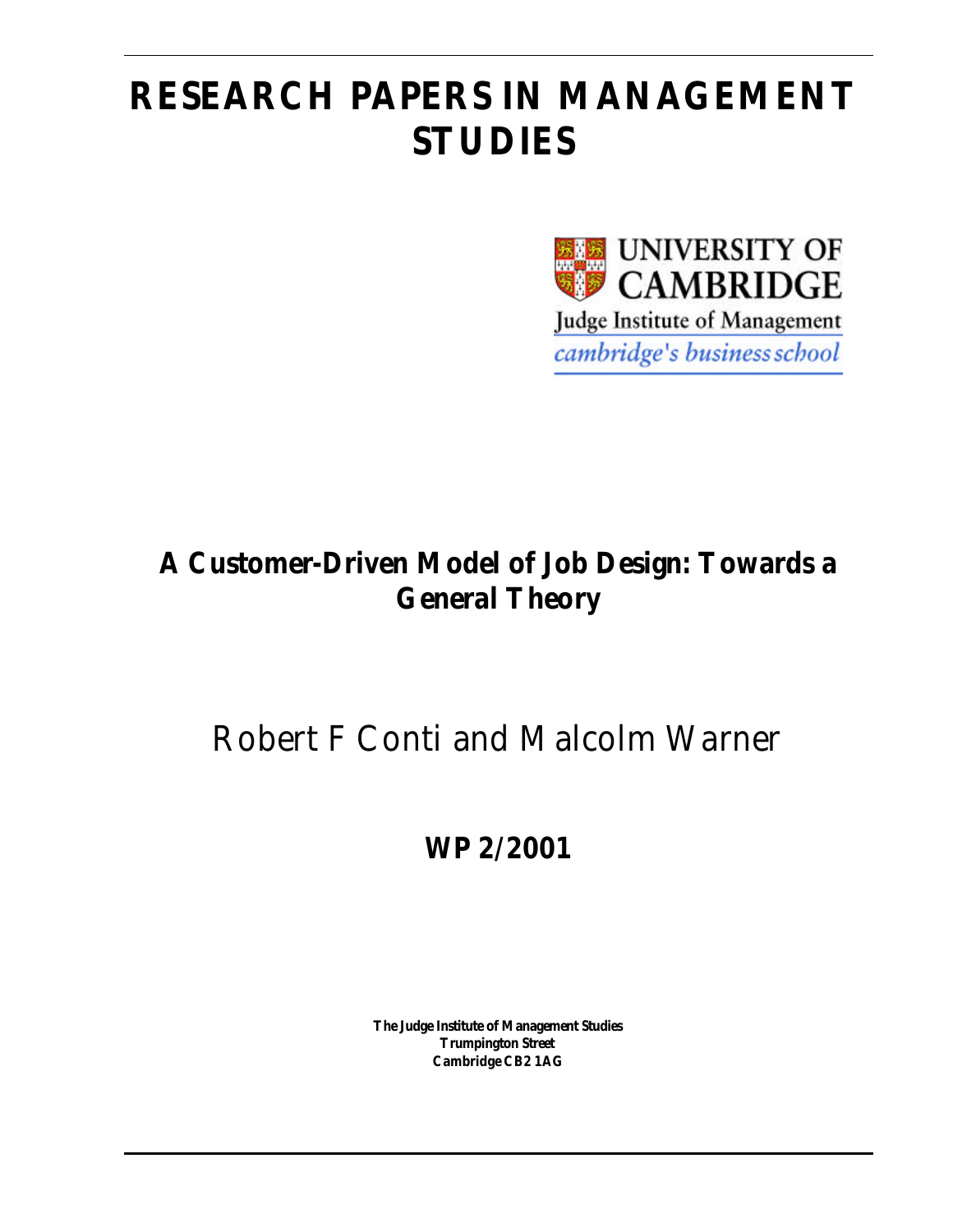#### **Re vision 23 March 2001**

#### **A Customer-Driven Model of Job Design: Towards a General Theory**

#### **Robert F Conti and Malcolm Warner \***

#### **Abstract**

*There has been considerable debate about the level of discretion that should be accorded workers in performing production tasks. Opposing views have been proposed without effective conceptual support. The authors develop a job discretion decision model based on customer preferences. They argue that the case for greater worker discretion is strengthened by this model. The model is empirically tested and used to resolve the discretion question and clarify relevant job design and human resource issues.*

#### **Introduction**

The authors of "Designed to Work", Lund et al, have added an important insight to the job design body of knowledge. Based on nine case studies of manufacturing firms, they conclude that "engineers design jobs, not just machines". [1] The engineering decisions made in designing machines define the production jobs needed to build the machines. Lund, et al contend that engineers pursue economic and technical objectives and that job designs tend to evolve by default - leaving the compatibility of the job, product and process designs to chance. They urge firms to integrate job design into the total design process.

Fried, Cummings and Oldham describe the essence of job design: "At its most basic level job design is changing the social structure of jobs that people perform.

<sup>\*</sup> Robert F Conti is Associate Professor of Operations Management, Bryant College, Rhode Island ,USA. Malcolm Warner is Professor and Fellow, Wolfson College and a Faculty member of the Judge Institute of Management Studies, University of Cambridge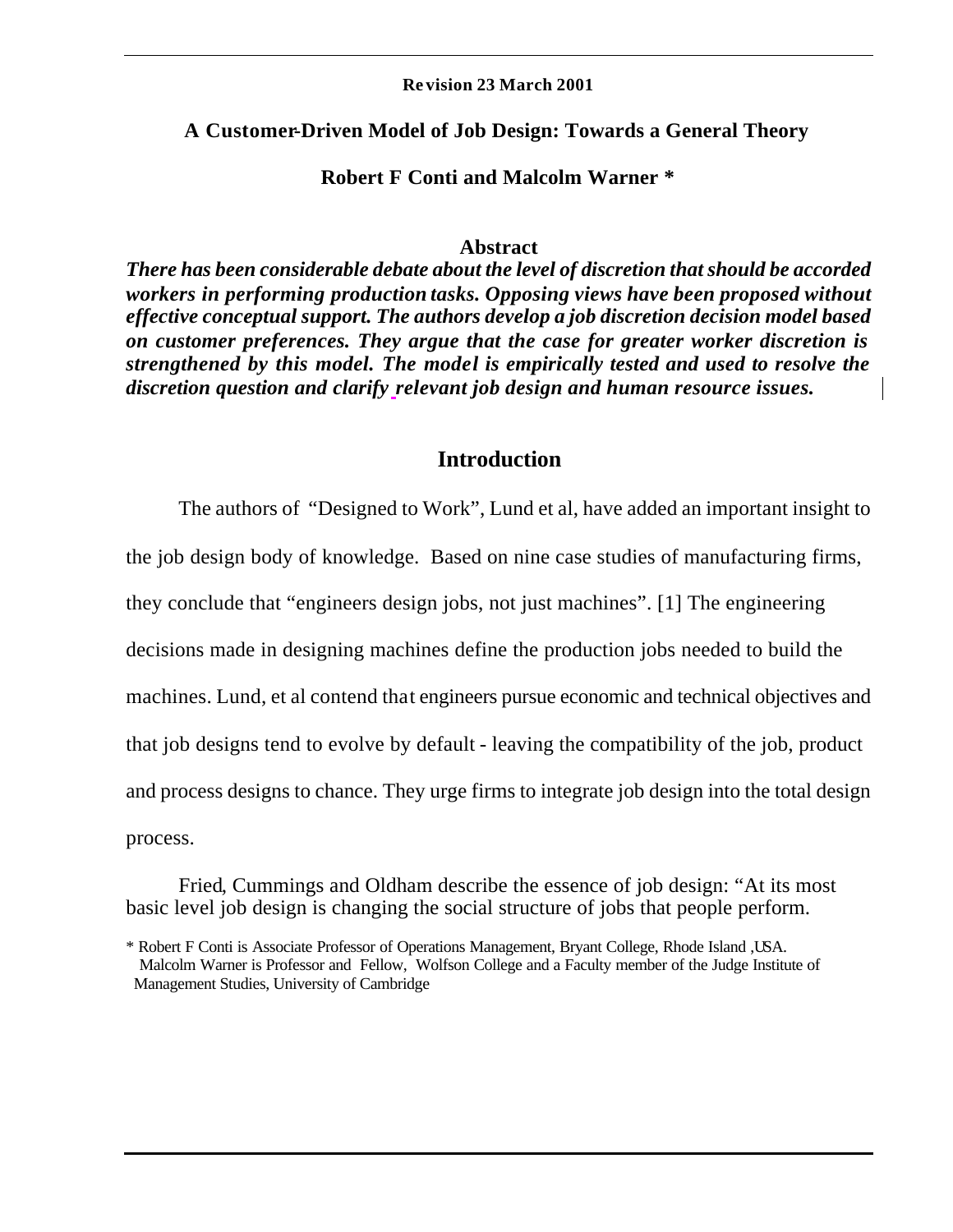Unlike other change strategies that focus on training employees or altering the context of their work (for example, the payment system or managerial practices), job design focuses on the work itself – that is, on the tasks and activities that individuals complete in the organization on a daily basis" [2] Child uses two dimensions to define a job design: the extent of job specialization and the degree of job discretion. [3] There appears to be little question of the efficacy of enriching production jobs by expanding their scope - with benefits accruing to workers, the firm and customers. This is not the case with job discretion – particularly when worker changes in procedures can negatively affect product outcomes. Therefore, the focus of this article will be on determining the appropriate level of worker discretion in performing production tasks, its relation to the preceding debate on the topic and how the case for greater worker discretion can be advanced where this can be defended as feasible.

Lund, et al, propose a job discretion policy: "Although we found few examples where opera tors were encouraged to modify the process, these tend to indicate, where circumstances permit, it is a useful policy". [4] Their advice is diametrically opposite to that of Womak, et al: "Our advice to any company practicing craftsmanship of any sort…. Stamp it out." [5] Considering the wide range of existing products and processes, it is unlikely that either of these proposals is universally valid.

In a prior article, the authors support Womak's position, [6] Our analysis shows that the limits of human accuracy, when combined with large numbers of sequential production tasks, make low task discretion a statistically necessary condition for high reliability. We give an example of a product with 1000 assembly tasks, with skilled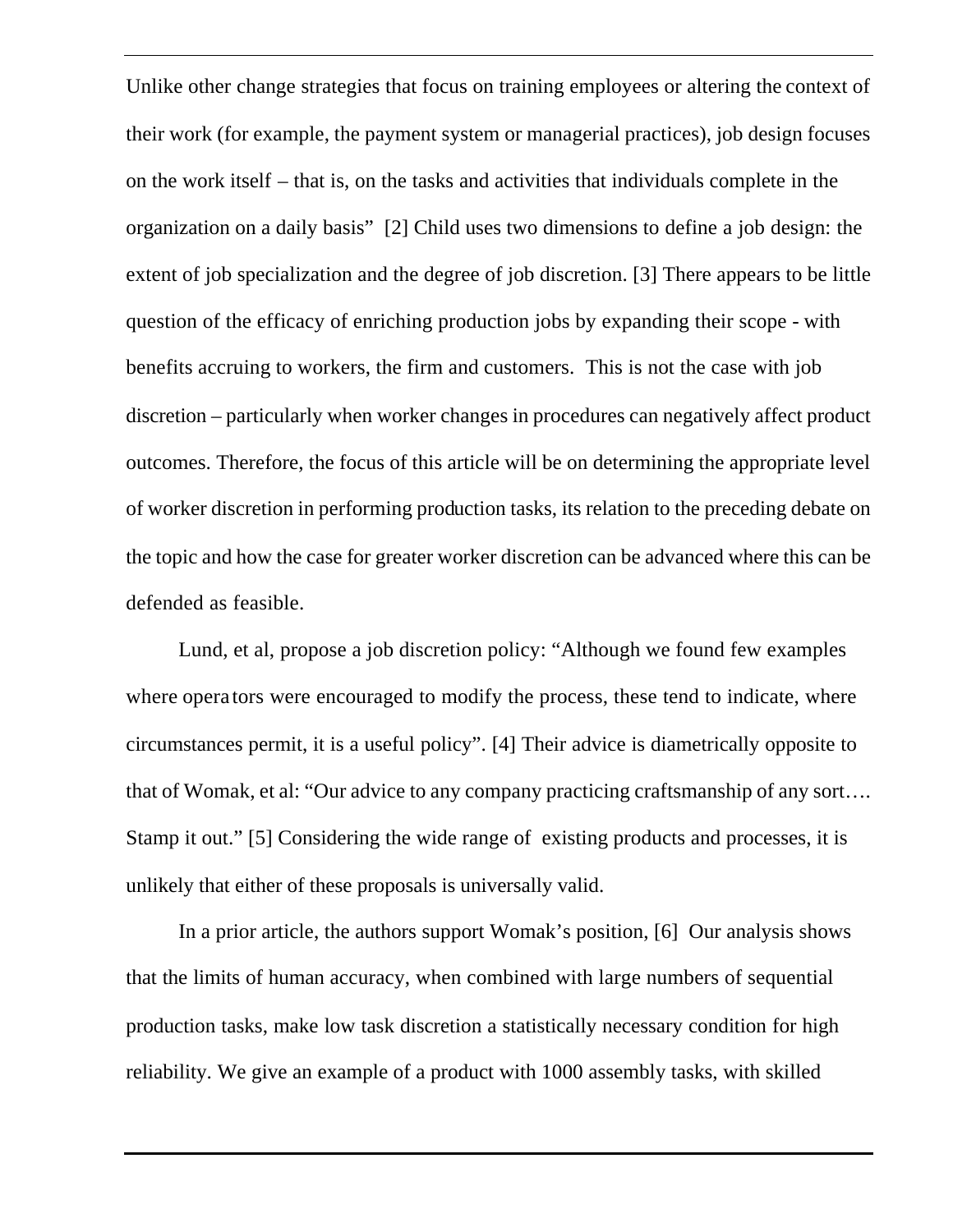workers each exercising task discretion with only a .001 probability of making an error. Under these conditions, only about 37% of the products are shown to make an error-free pass through the entire process. Over 60% encounter the need for rework, creating the potential for reduced product reliability. Discretion must be eliminated in most of the assembly tasks to achieve globally competitive reliability levels. This is the position taken by Womack – that craft type discretion must be 'stamped out'.

Our supportive analysis was a particular solution to the job discretion decision – for highly complex products such as automobiles, with many parts, many interactions among the parts and with customers who value reliability. This article attempts to develop a 'model' that extends our prior analysis by suggesting a more general 'theory' of customerdriven job design- one that is able to reconcile the Lund and Womack differences and be applicable to a wider range of products.

#### **Research Aims & Methodology**

The major objective of the study is to model the factors that influence the appropriate level of production task discretion. A secondary objective is to assess the impact of discretion on human resource practices. These objectives are pursued through the following research questions:

1) What are the key internal and external factors that influence the appropriate levels of production task discretion and what is the relationship between these factors and appropriate discretion?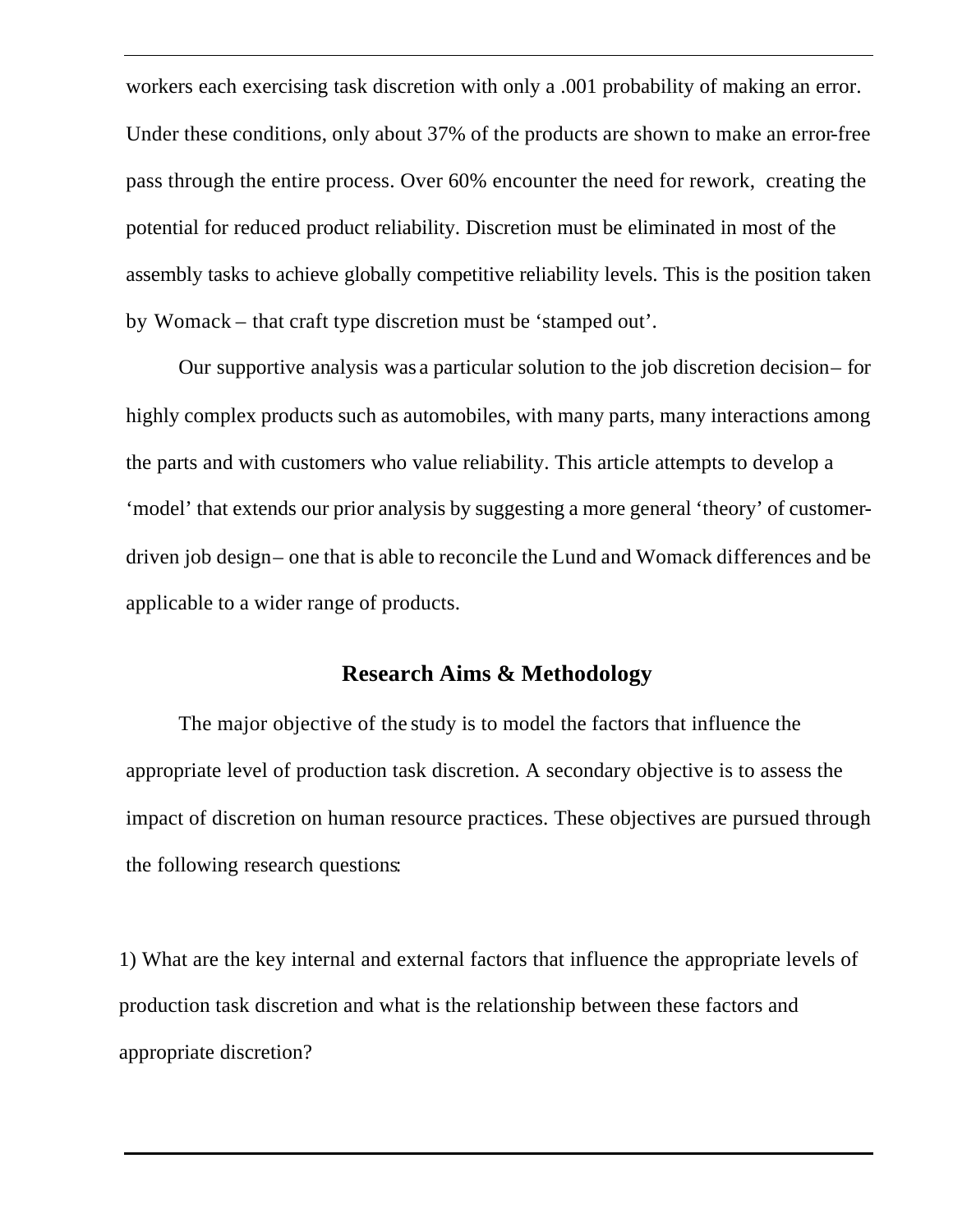2) What human resource policies are consistent with the differing degrees of discretion?

To address these questions, a job discretion model was developed and tested through on-site studies of job designs and factor characteristics at ten manufacturing firms. The relevant human resource practices at each site were also surveyed. The model was evaluated and refined, preliminary conclusions were formulated and a future research agenda proposed.

#### **Prior Research**

For most of this century, job design has been one of the most frequently researched topics in the fields of management and organizational behaviour. Interest in job design was particularly *de rigueur in the* 1970s and 1980s*,* but it has fallen from intellectual fashion in the last decade. One reason has been the expansion of interest in business process re-engineering, to which we have turned a critical eye in earlier writings. [7] Part of the explanation for the reduced interest in job design and job satisfaction may be increased global competition, leading to a shift in interest to labour efficiency. Another factor may be the rise of service sector employment viv -a-vis manufacturing.

Dean and Snell reviewed the body of job design research, concluding that ".. although job design has long been a topic of organizational research, scholars have generally focused on its effects on employee satisfaction and motivation rather than on what influences job design in the first place". [8] Drucker defines the objective of the firm, and hence that of the manufacturing process, as the creation and satisfaction of customers. [9] Therefore, while prior job design research has largely emphasized the preferences of the workers, we argue here that primary consideration should be given to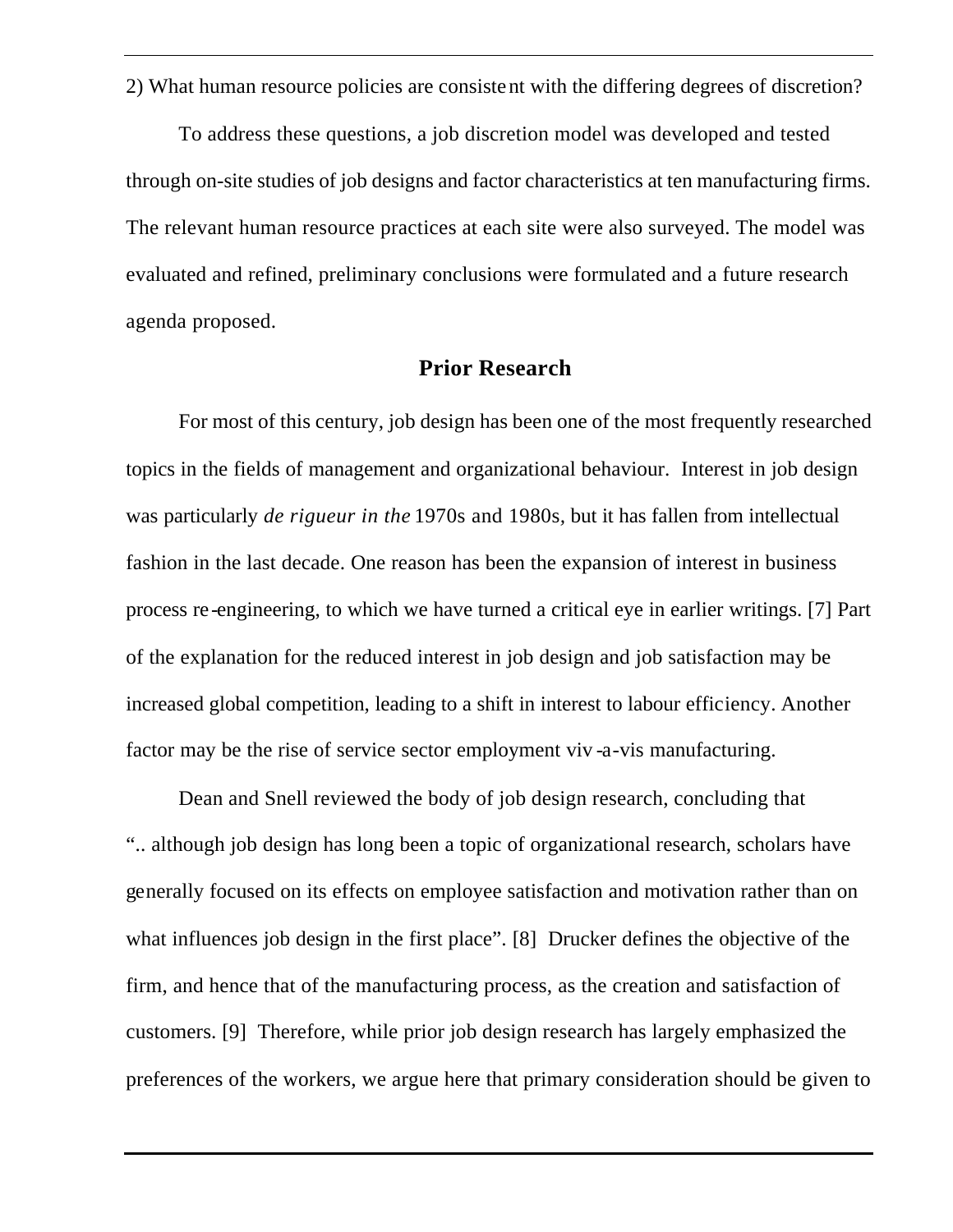the preferences of the customer, who is at the end of the value-added chain. In doing so, we expand on the work of Hill.

#### **The Voice of the Customer**

Customer preferences can be defined by Hill's order winners, defined as the product characteristics that are crucial to a customer's purchase decision. [10] Hill incorporates Garvin's dimensions of quality into his model to enhance the order-winning characteristic of 'quality'.[11] A key outcome of manufacturing strategy is the choice of production processes - including job design. Hill links manufacturing strategy to customer needs as expressed by the order winners. His consideration of job design, however, is limited to a proposal for job enrichment. Our analysis extends Hill's model by considering the important question of the level of job discretion that is appropriate for meeting customer expectations.

Order Winners

The following order winners are used in our model:

- 1) Performance: how well the product performs to the customer's expectations
- 2) Reliability: the frequency with which the product performs as expected and does not require service. Low frequency of needed service equates to high reliability.
- 3) Aesthetics: the pleasurable look and 'feel' of the product
- 4) Craftsmanship: hand-generated uniqueness in the form and finish of the product
- 6) Delivery: the speed and reliability of the time from ordering to receiving the product.
- 7) Price: what the customer pays for the product.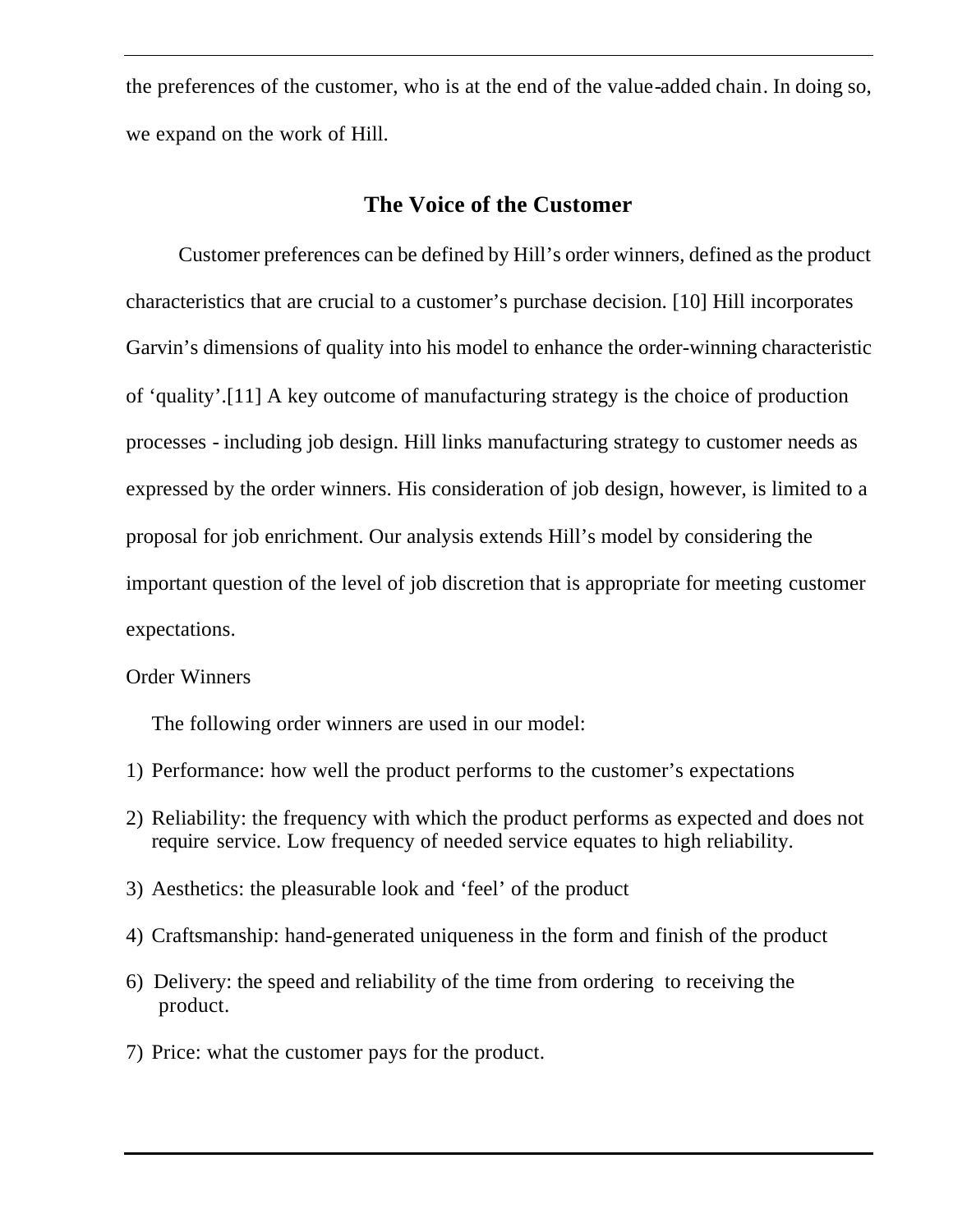8) Customization: the ability to tailor the product to specific customer desires. A measure of product variety.

The objectives of the product, process and job designs are to meet customer needs, as expressed by one or more order winners. Incorporating this reality into the design process adds a new dimension to the study of task discretion, since the customer is usually absent from this decision.

#### **Boundaries of the Job Design Model**

Our study considers manufacturers who build discrete-item products on a repetitive, though not necessarily continuous, basis - using either batch or flow production. Specialty or one-off job shops, which tend to employ high-discretion craft-skill job designs, are not considered. Process firms are also excluded since safety, health, environmental and regulatory constraints require operators to strictly adhere to established procedures without deviation. Emphasis of the study is on assembly tasks since they involve the majority of production workers and offer the greatest opportunity for exercising discretion.

Three types of job discretion are defined by Breaugh: [12]

1) Work method: amount of discretion operators have to change work methods or procedures.

2) Work criteria: discretion operators have in choosing or modifying criteria for evaluating their performance, including product specifications.

3) Work schedule: discretion in controlling the scheduling, sequencing and timing of job activities.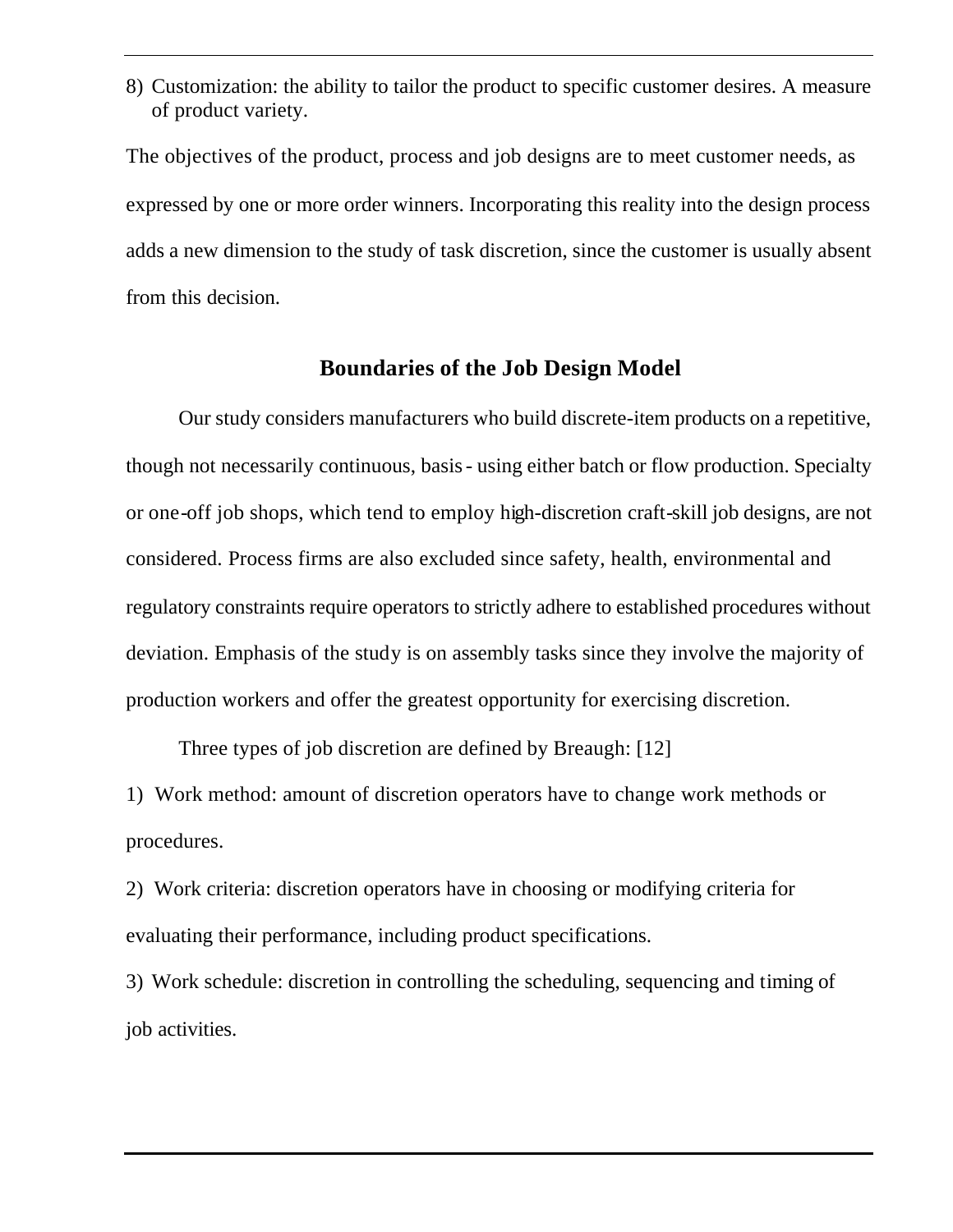Work schedule discretion by workers can improve the speed and consistency of delivery – an order winner. More importantly, unlike discretion in work methods, it is not likely to unfavorably affect other order winners such as relia bility and performance, and this type of discretion should be encouraged. Therefore, we study the degree of workerdiscretion in setting product specifications and performing production tasks.

#### **A Job Design Model**

The proposed job design model is shown in Figure 1. Its driving force is the customer's utility function – a measure of what the customer values. Customers attempt to maximize their utility within the limits of their resources. Utility is increased by acquiring products with features that are of great value to the customer - features defined by the order winners. In the design of production systems, choices of job designs are a subset of the process choice, which includes the degree of automation, the choice of technology and the organization of production. The major determinants of process choice are product and process complexity, product volume, and the value that customers place on product craftsmanship and variety. We believe that this new combination of factors results in a model that is an improvement on earlier contributions to the field. The model is more market-led since it is more customer driven. The rationale for the model follows.

#### **Job Discretion and Error**

We have previously shown that increased discretion leads to increased errors in production tasks. [13] Therefore, the frequency of errors is reduced by reducing the number of discretionary tasks. The consequences of errors depend on whether they are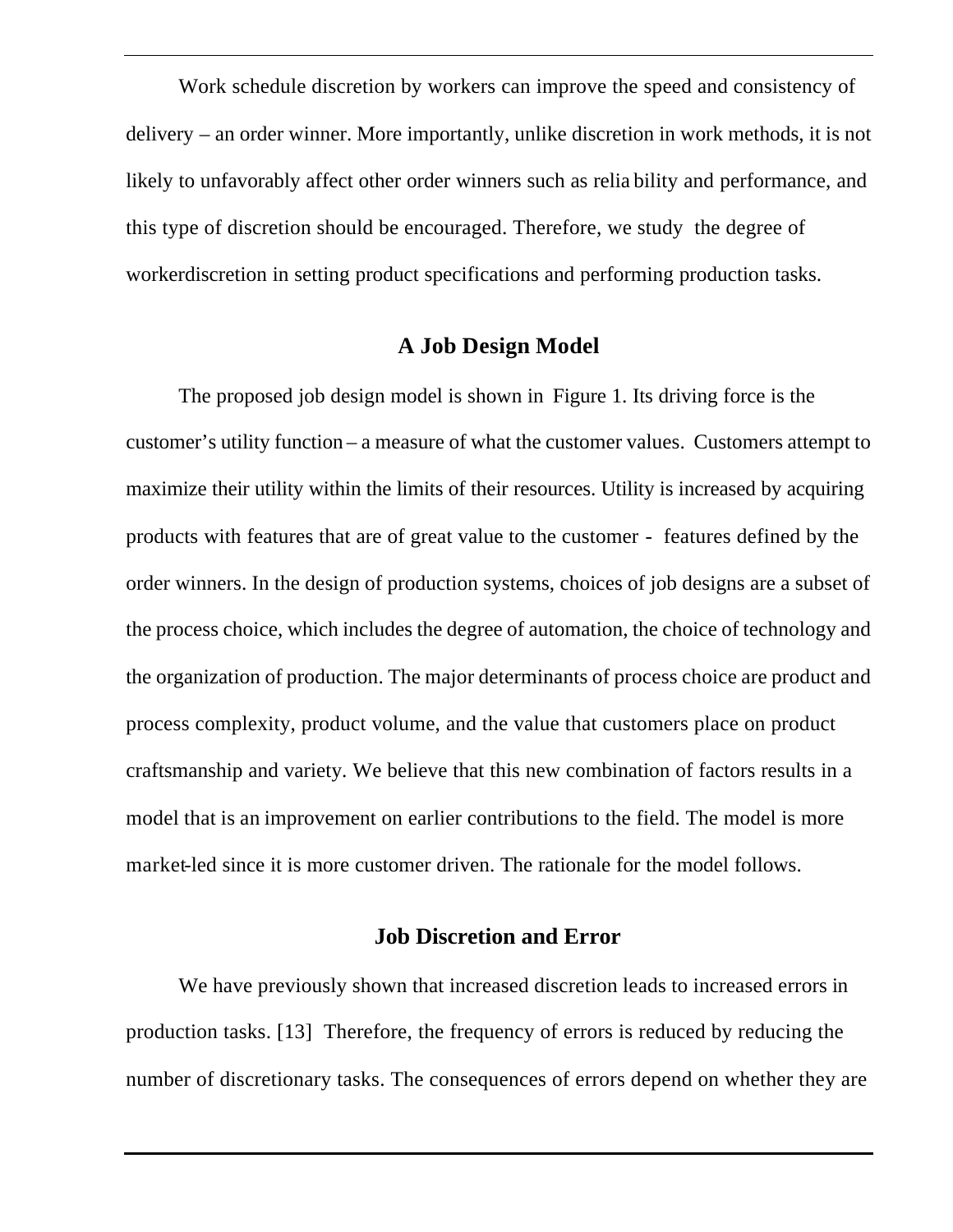detected and corrected, and the effect of uncorrected errors on order-winning characteristics.

Reason defines two types of human errors: "active errors, which are felt almost immediately and latent errors, whose adverse consequences may lie dormant within the system for a long time, only becoming evident when they combine with other factors to break the system's defence" [14 ] Active errors can be detected and corrected through quality control – especially if 'quality at the source' checks are made by all workers. Also, there is usually a final inspection that can detect active errors and lead to rework. For competitive manufacturing, however, these inspection activities are forms of 'waste' that should be eliminated – by eliminating active errors. Latent errors present a more difficult challenge, since by their nature they are not detectable by quality control procedures.

#### **Latent Errors**

Latent errors have the potential to seriously degrade performance and reliability. Quality control is no substitute for preventing latent errors. As described by Reason, their negative consequences emerge only after the product is in use and influenced by environmental factors such as vibration or humidity - leading to potential field failures and product recalls. Product development engineers often employ sophisticated techniques such as statistical design of experiments (DOE) and failure mode and effects analysis (FMEA) to avoid latent errors. These techniques require that the products meet design specifications and engineers must approve all changes. This is necessary since a source of latent errors can be well intentioned 'improvements' made by workers exercising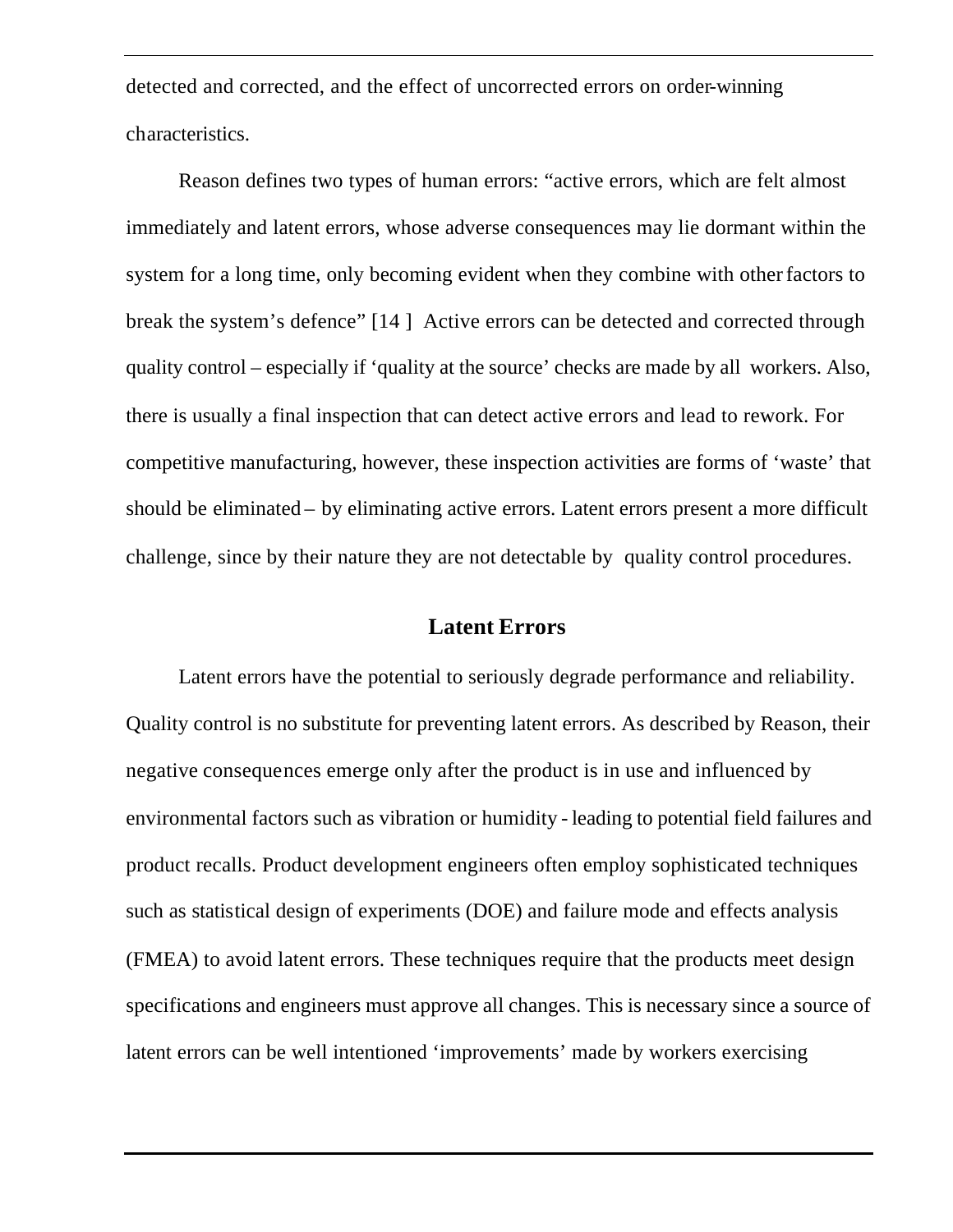discretion. Their changes normally have favorable short-term effects, but may create serious latent consequences.

Car door assemblers at an auto plant in the USA participated in telephone surveys of recent purchasers. In response to complaints about the difficulty of closing heavy car doors on hills, they made modifications to reduce the closing force. The doors were much easier to close and complaints were reduced but reports of door leaks in heavy rain started to surface. A similar case occurred at a USA manufacturer of gas valves that gives broad discretion to workers. A machinist substituted an aluminium alloy for stainless steel in a flow nozzle. The aluminium was less expensive, easier to machine and easier to attach to connecting components. The aluminium nozzles passed all of the flow and pressure -drop tests and the change was made. The machinist was not aware that the design engineer had selected stainless steel to resist the corrosive effects of the high-speed gas flow. The aluminium nozzles failed after a few months in service, and several thousand valves had to be recalled. The potential consequences of latent errors in complex products are serious enough to warrant engineering control over employee-initiated changes.

#### **Complexity, Discretion and Reliability**

The effect of errors on reliability depends on the complexity of the product. Cooper, et al, define complexity as a combination of structural complexity - the number of parts in a product, and functional complexity - the number of functional interactions among the parts.[15] Both affect the impact of errors. As the number of parts increases, the number of production tasks, and hence the *exposure* to errors, increases. The human error probability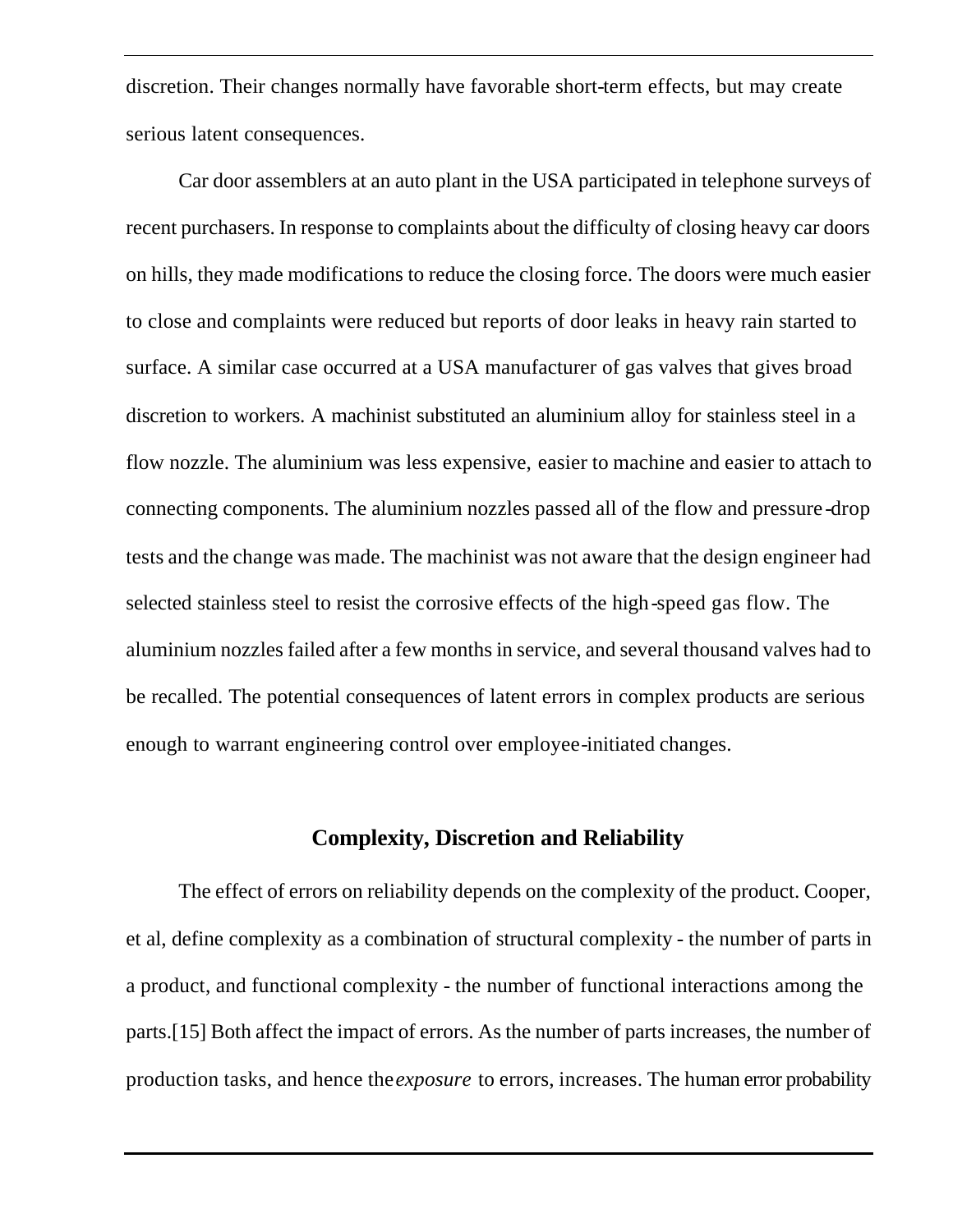(HEP) is the probability that a worker exercising discretion will make a production task error. Studies have indicated that the minimum value of the HEP, under ideal conditions, is about one error per one thousand operations, or .001. [16] The probability of an operator performing correctly is .999 and the probability that a sequence of n operators on a production line will all avoid errors is .999 to the nth power. As a result, even for a product of modest structural complexity, with 200 tasks, only 82% of the units will experience an error-free pass through all tasks – unacceptable by world-class quality standards.

The *consequences* of errors depend on the functional complexity of the product, since more interactions create more opportunities for errors to cause failure. As a result, high task discretion can seriously lower reliability for complex products and appears to be incompatible with reliability as an order winner. Another form of complexity affects task discretion – process complexity. From a customer viewpoint, a process is deemed complex when its output cannot meet customer expectations without eliminating worker discretion, because the requirements exceed the limits of human skill and judgement. winner. If expected product performance requires a key component to be produced to tolerances attainable only by computerized technology, the process is considered complex. Total complexity is a combination of product and process complexity and high levels militate against the use of task discretion.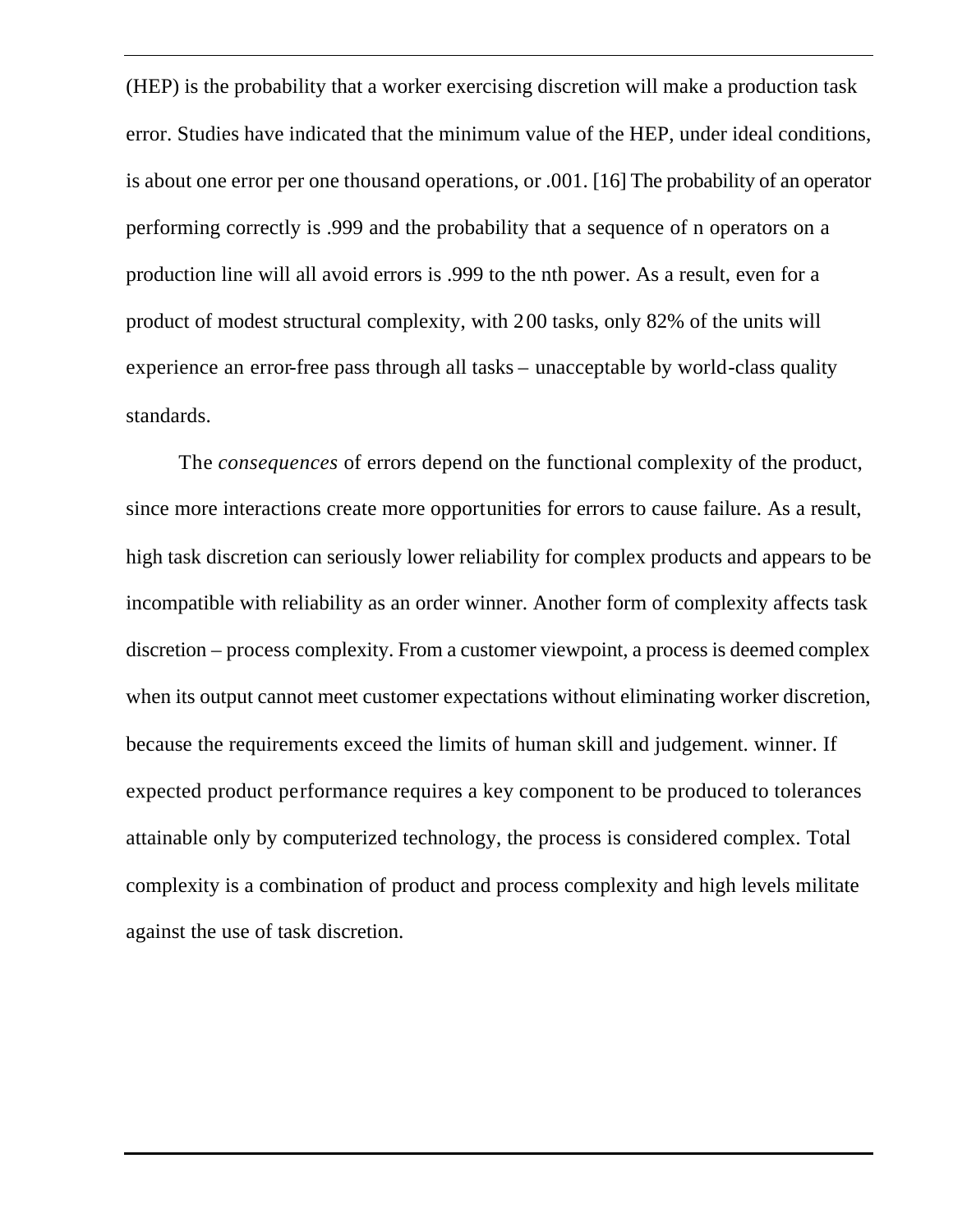#### **The Customer Utility of Product Variability**

Product variability refers to differences in form, fit or function between successive products. For customers who value product uniqueness, the fact that no two hand- blown, hand-engraved Steuben crystal bowls are completely alike is a virtue. This craft-created variability has positive utility for these customers and they pay substantial premiums over the price of unvarying mass produced bowls. Rowley points out that for these products "What is important is perception, such as a craft and handmade image" [17] The low complexity of a bowl makes reliability unimportant, compatible with desirable variations.

A high degree of consistency has been shown to be necessary for reliable complex products, therefore the utility of variability is negative. Most owners of products such as cars will not be satisfied if the products need frequent repairs - regardless of performance. This is evidenced by the sharp market share losses of high performance, low reliability Porsche and Jaguar automobiles in the early 1990s.

The interaction between product complexity and the utility of variability appears to significantly affect the appropriate level of job task discretion. Applying the principle of Ockam's Razor, this simplified two-factor structure is pursued for our model.

#### **The Variability Utility & Complexity Matrix**

Figure 2 shows the matrix of the four combinations of variability utility and total complexity. Each quadrant lists the likely order winners that are consistent with the utility and complexity of the quadrant. Two viable quadrants are obvious: Quadrant I, with high discretion craft job designs for high variability utility and low complexity products, with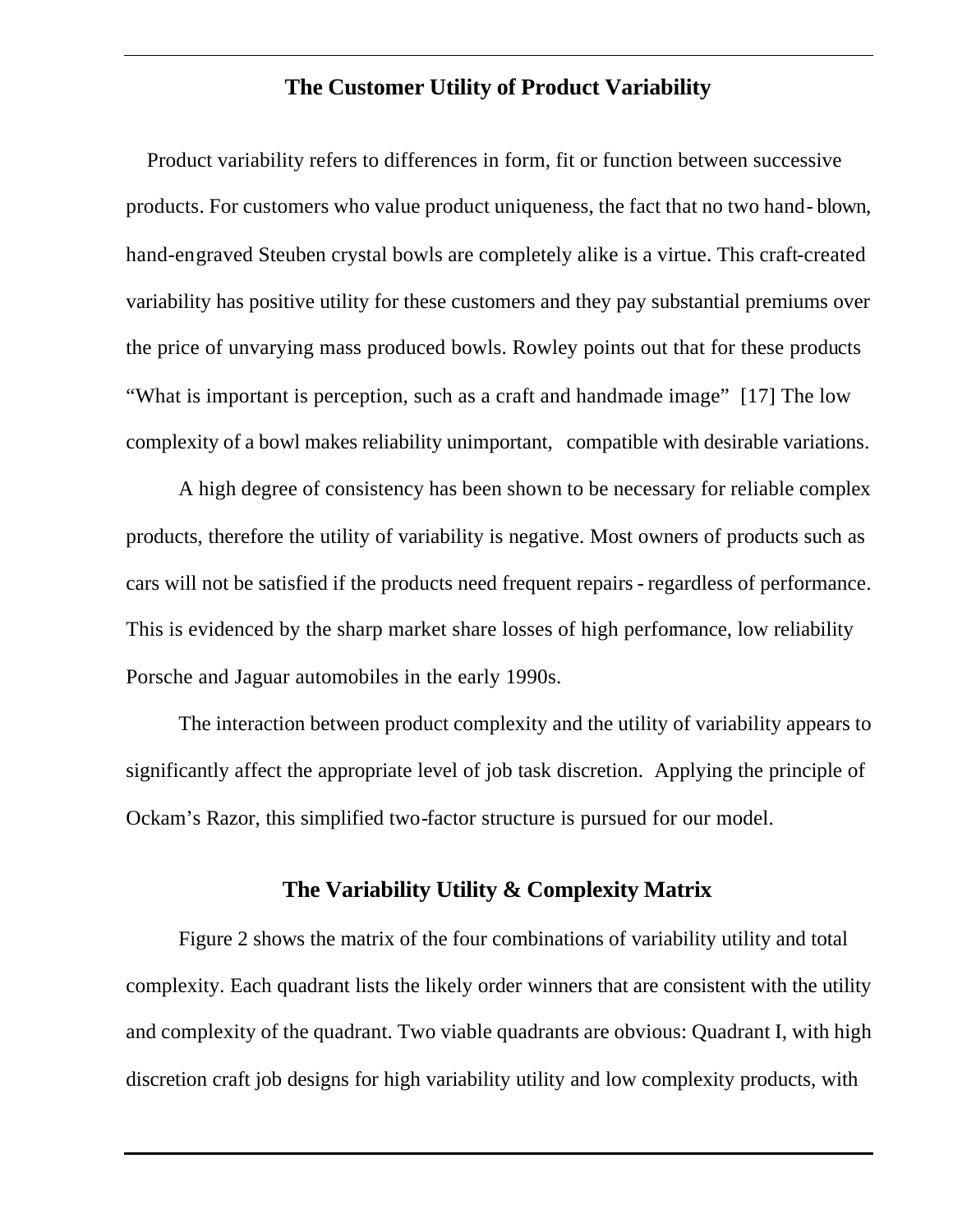craftsmanship and aesthetics as order winners; and Quadrant III, with low discretion designs for products with low variability utility and high total complexity, and with performance and reliability as order winners.

Quadrant IV products have both low utility of uniqueness and low complexity. These are often commodity products, with price and delivery as order winners. The low complexity affords considerable flexibility in the level of task discretion and this level will tend to be determined by the cost/volume relationships of the production technology options. Increased use of technology will lower costs and lower discretion. This discretion criterion is consistent with the high price elasticity of demand of the products and their low complexity and low sensitivity to errors.

Quadrant II customers " want it all" – performance, reliability, aesthetics and craftsmanship. This combination of high complexity and high craft utility can prove to be infeasible in the marketplace for products such as hand crafted luxury cars. The state of Florida in the USA has a 'lemon law' that allows car buyers to return unreliable cars for a refund. In 1998, the owner of a \$250,000 Lamborghini Diablo invoked the law after a series of continual breakdowns. [18] Product proposals for this quadrant should be scrutinized for potential mismatches between customer wants and manufacturing reality. Mismatches can sometimes be resolved by a solution encountered in the empirical study – hybrid product and job designs.

A preliminary test of the model was made by an empirical study of job designs and influencing characteristics at ten manufacturing sites.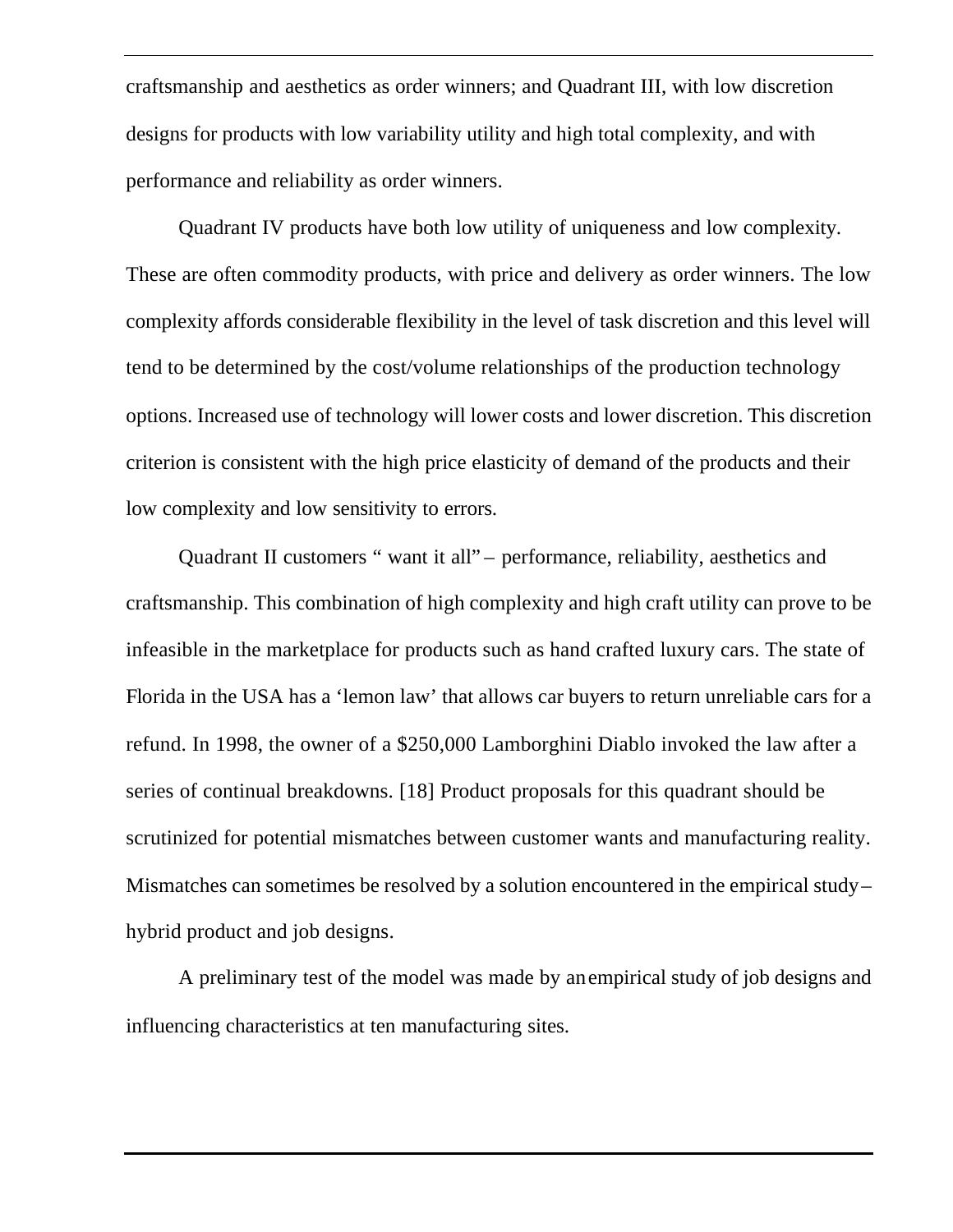## **The Empirical Study**

Ten production-sites in the United Kingdom, North America, Japan and Malta (ranging in size from small to large, employing from 120 to 4600 workers) were chosen for the empirical investigation of the above model. They were selected on the basis of the researchers' long-standing research associations with these firms and their long-term success in their markets to ensure that the witnessed job designs were supporting customer satisfaction. A secondary criterion was the selection of at least two sites in each of the three feasible quadrants. The observed levels of task discretion were compared to the levels of complexity and variability utility to determine the effectiveness of the model in identifying discretion levels appropriate to market needs. The characteristics of the sites are given in the Appendix in Table 1 and the results of the site studies are summarized in Table 3.

#### **High Discretion Sites**

The first two sites employ high discretion craft job designs. Beleek Pottery produces a broad range of china products – hand shaped and decorated by skilled craftsman. Stueben Glass emphasizes hand-blown, hand-engraved glass crystal objects. All products at Beleek and Steuben have very low complexity and the relevant order winners are craftsmanship and aesthetics. Customers pay substantial premiums over the price of comparable machine made items – to gain the high utility of craft variability. The high discretion, craft skill job designs are consistent with the quadrant I combination of desirable variability and low complexity.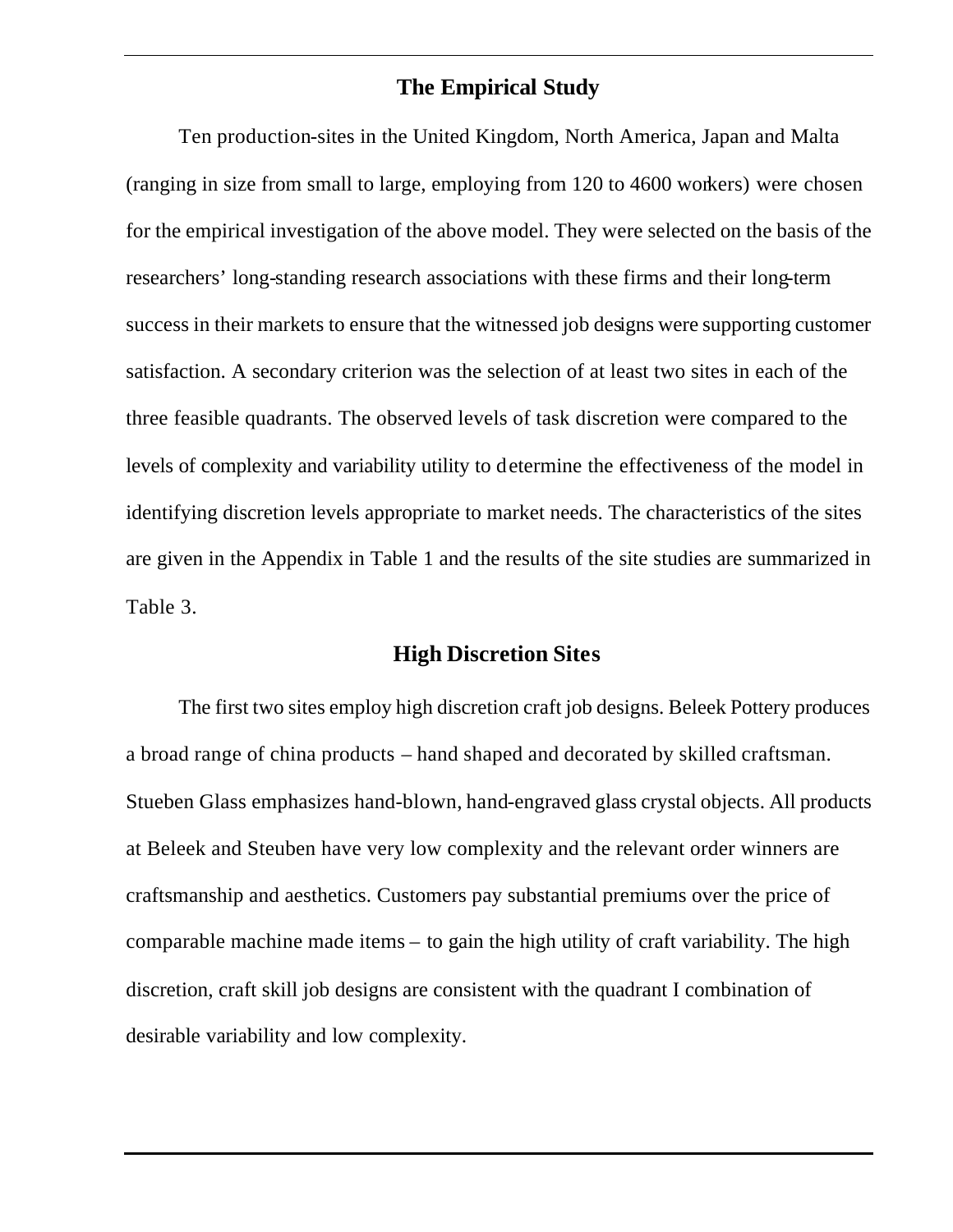### **Low Discretion Sites and Anomalies**

The next four sites employ low task discretion job designs. The Toyota plant uses standard operating procedures (SOP) for line assembly of Corolla and Prizm cars and Tacoma trucks. Individual worker suggestions are encouraged, but all changes must be reviewed and the SOPs updated before implementation. The job design supports the customer desire for high reliability in a very complex product – a characteristic of Toyota vehicles. The Jaguar plant assembles XK8 convertibles and XJ8 sedans, using what is termed 'no-adjust build'. This non-discretionary assembly, instituted by Ford, has been instrumental in moving Jaguar cars from last place in the JD Powers quality league table in the early 1990s to first place in May 1999. Hoshizaki Electric is the market leader in Japan for commercial appliances such as complex automatic ice makers. Their use of foolproof, or 'poka-yoke', techniques is pervasive. Poka-yoke techniques remove discretion by either making it physically impossible for a production task to be performed in an unacceptable manner or signaling whenever an error is made. Consider an operation where nonmagnetic aluminium screws must be used. If they are supplied to the worker on a magnetized chute any mislabeled steel screws will be detected and erroneous installation prevented. All Hoshizaki employees receive poka-yoke training and all participate in foolproofing projects on company time. The UK plant of Company A produces highly reliable heating system controls. Their long-cycle, cellular assembly is aided by non-discretionary designs utilizing self-locating parts and colour coding. All four test sites build complex products for customers who value performance and reliability – hence product variability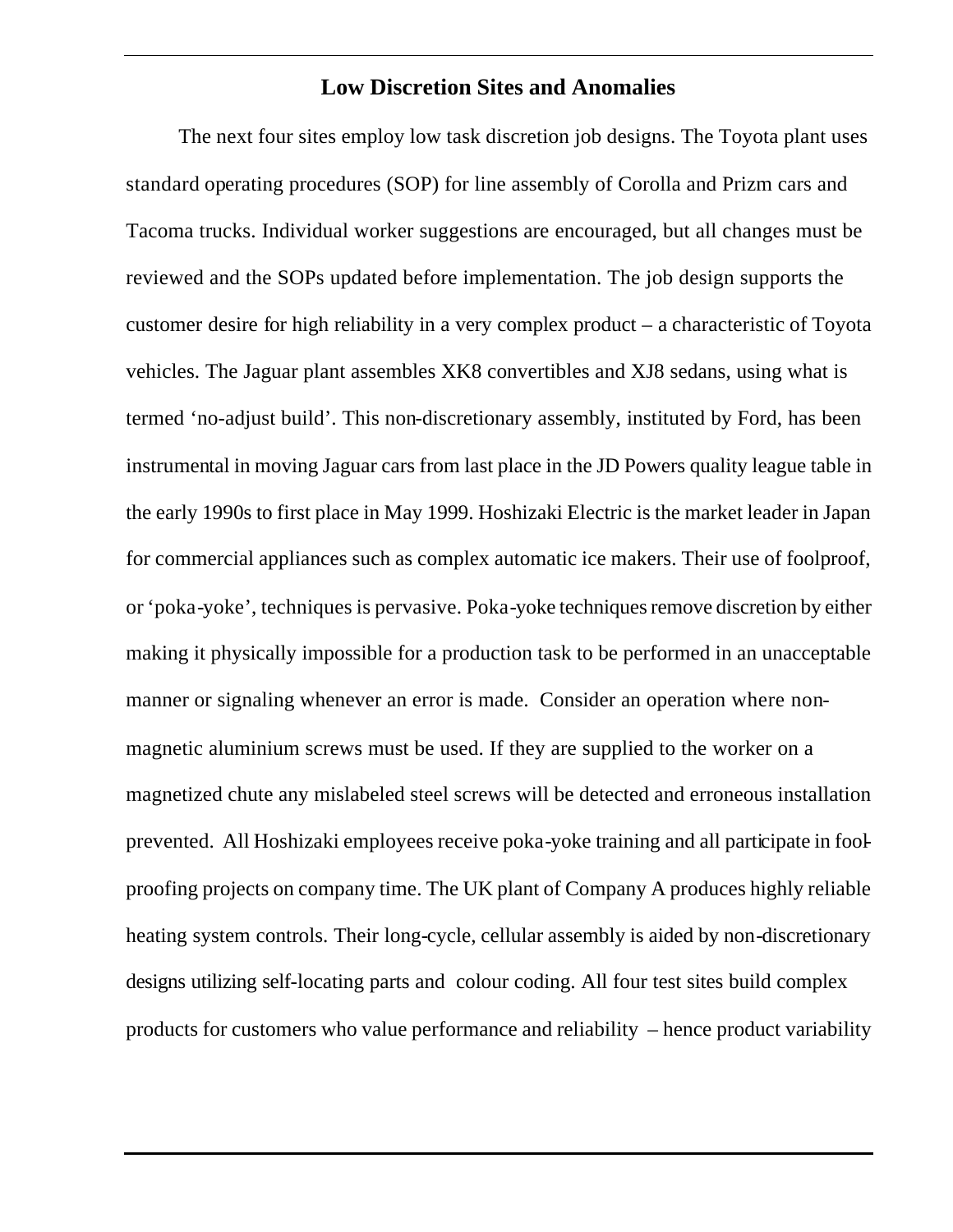has negative customer utility and the low discretion job designs meet the Quadrant III market needs. .

There was an anomaly at Jaguar. Body and electro-mechanical assembly is performed without discretion but the wood trim shop is an island of craftsmanship. Skilled wood workers select matching wood veneers and cut, sand and finish the hand crafted interior trim for which Jaguar is renowned. Similarly, the leather hides for the seats are hand cut and sewn by ex-Jaguar craftsmen at their supplier. As a luxury car producer, Jaguar competes on the basis of aesthetics and craftsmanship as well as performance and reliability – placing their cars in Quadrant II. The Jaguar hybrid design fills customer craft needs without compromising customer reliability needs by hand crafting highly visible but low complexity components like interior trim and upholstery. Volkswagen will use this hybrid design for the planned new Bentley. It will be built in Germany and shipped to the UK where wood trim and leather seats will be hand crafted and installed to complete the car. [19 ]

An anomaly was also encountered at Martin Guitar, a leader in hand crafted acoustic guitars. Order winners are craftsmanship and aesthetics, achieved by the highly skilled craftwork used in fashioning the instruments. Customers also want outstanding sound - a need that encounters high process complexity in producing the guitar necks. Precisely formed necks are critical to guitar performance but even the most skilled craftsmen cannot consistently produce optimal shapes by hand. To overcome this undesired variability, an optimal neck was digitized and a computerized routing machine used to consistently duplicate the shape. The zero discretion neck routing, combined with the high discretion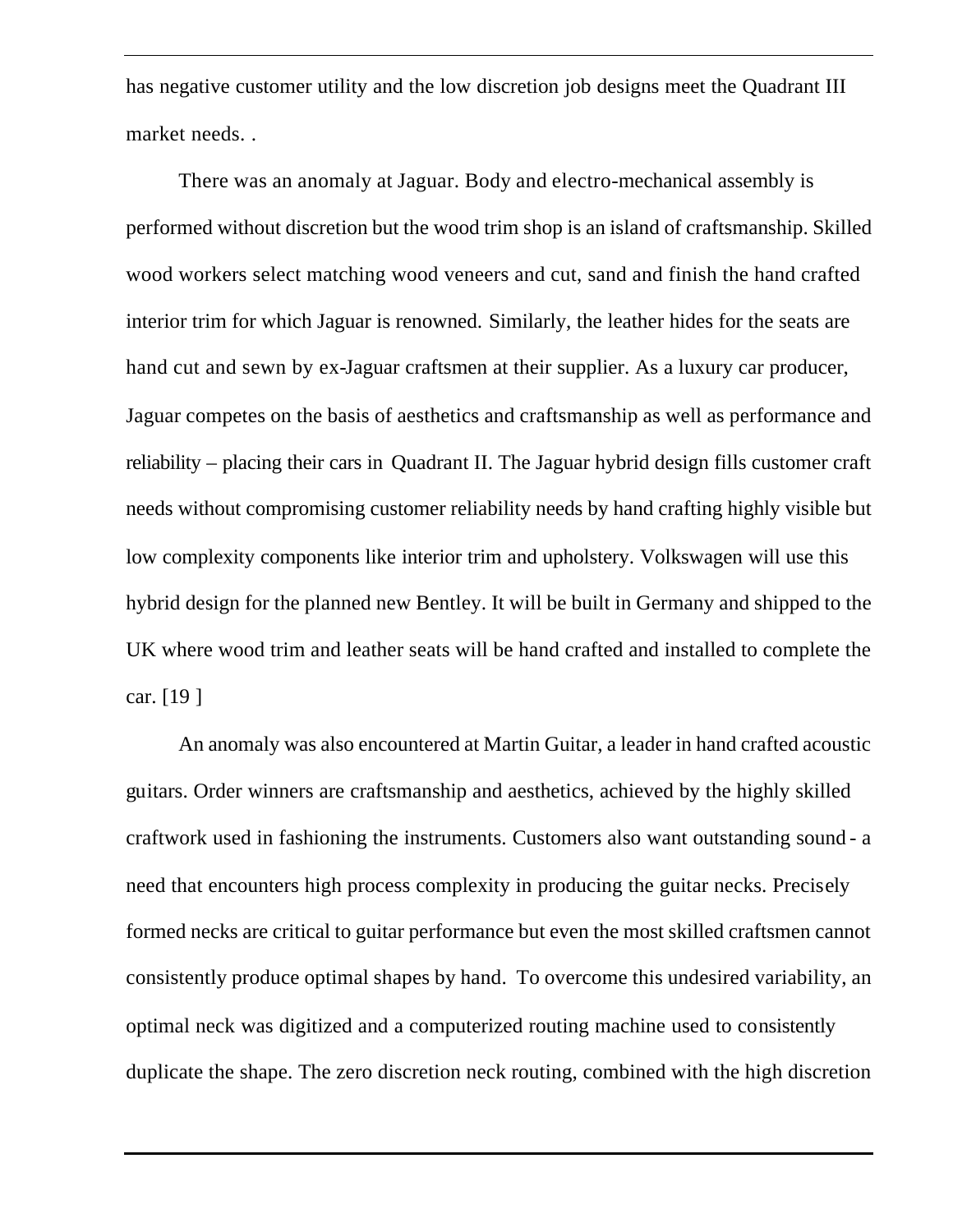body construction, results in an effective hybrid process and job design. It appears that properly conceived hybrid designs can meet the diverse customer needs of quadrant II products.

### **Cost-Driven Discretion Sites**

 The final three sites use different discretion levels even though their products share the low complexity and low variability utility of quadrant IV. Company 'B' is a leading manufacturer of insulated ice storage cabinets. The cabinets have low complexity, with very few parts and only one that moves – the door. Order winners are price and delivery. Assembly is by hand, with considerable discretion given to workers to modify methods or processes. Hand assembly is consistent with the low volume that does not justify lowerdiscretion mechanization. Company 'C' is a market leader in medium-priced wood furniture, producing a broad line of standard items, using batch production. Order winners are price, delivery and aesthetics. Volume is low and the use of technology is limited to general- purpose woodworking machinery. Assembly and finishing is by hand, with workers having broad discretion in performing tasks. The work is semi-skilled. The desire for aesthetics is met by the product designs since customers are not expecting hand crafted bespoke items. The third site, Uvex, is a leader in industrial safety glasses. Volume is very high, the competition is intense and the products have low complexity. Assembly is totally automated, including the packaging of individual pairs of glasses, with the ability to assemble a broad range of models. Assembly workers load parts hoppers and manage the flow of parts replenishment containers. Uvex's customers value pric e and delivery and the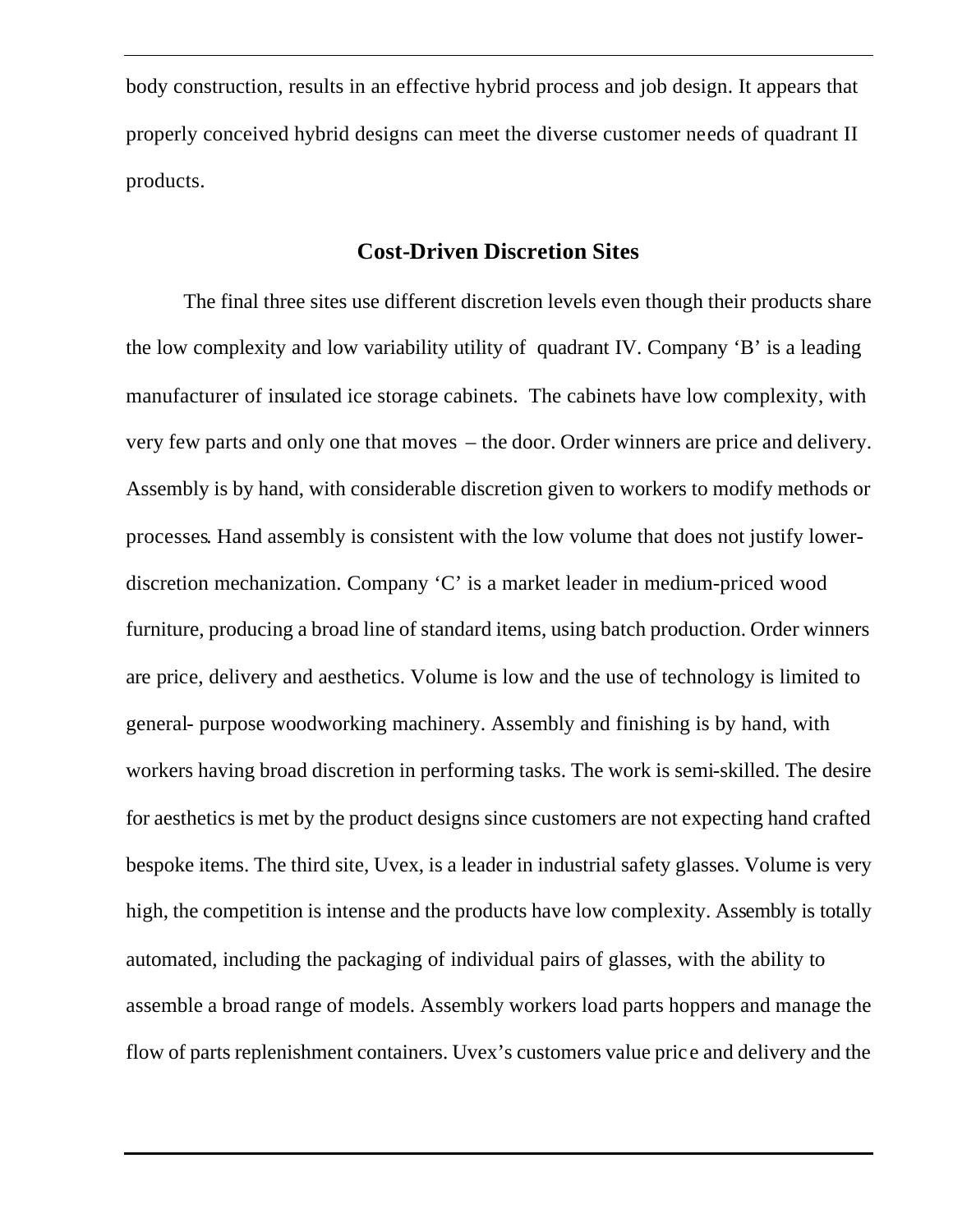high volume justifies a highly automated process choice with no operator task discretion. The job design choices of the three sites are consistent with the proposition that quadrant IV task discretion is cost-driven.

#### **Empirical Study Results**

Eight sites use discretion levels consistent with the model predictions. The other two use hybrid job designs. In both cases the dominant design is consistent with the model – high craft discretion for the guitar body at Martin and no-discretion assembly at Jaguar. The alternative designs used for the major components are also consistent with the model – high craft discretion for Jaguar trim and seats and no-discretion operation of the computerized guitar neck machine at Martin. The hybrid designs show the need to apply the discretion matrix separately to major components that have combinations of variability utility and complexity that are different from the main product.

The task discretion model emphasizes the shaded factors in Figure 1 – those argued to be the most significant. The secondary roles of product variety and product volume remain to be addressed. Volume was previously evaluated for quadrant IV.

## **Product Volume and Task Discretion**

Annual production volume is a key to process choice and job design. In our model, however, volume is a direct determinant of job task discretion only in quadrant IV. In quadrant I volume is not a factor. The high volume Steuben factory and a low volume craft furniture shop can both validly use high discretion job designs. Using traditional cost/volume analysis, Steuben's high volume would undoubtedly justify programmeable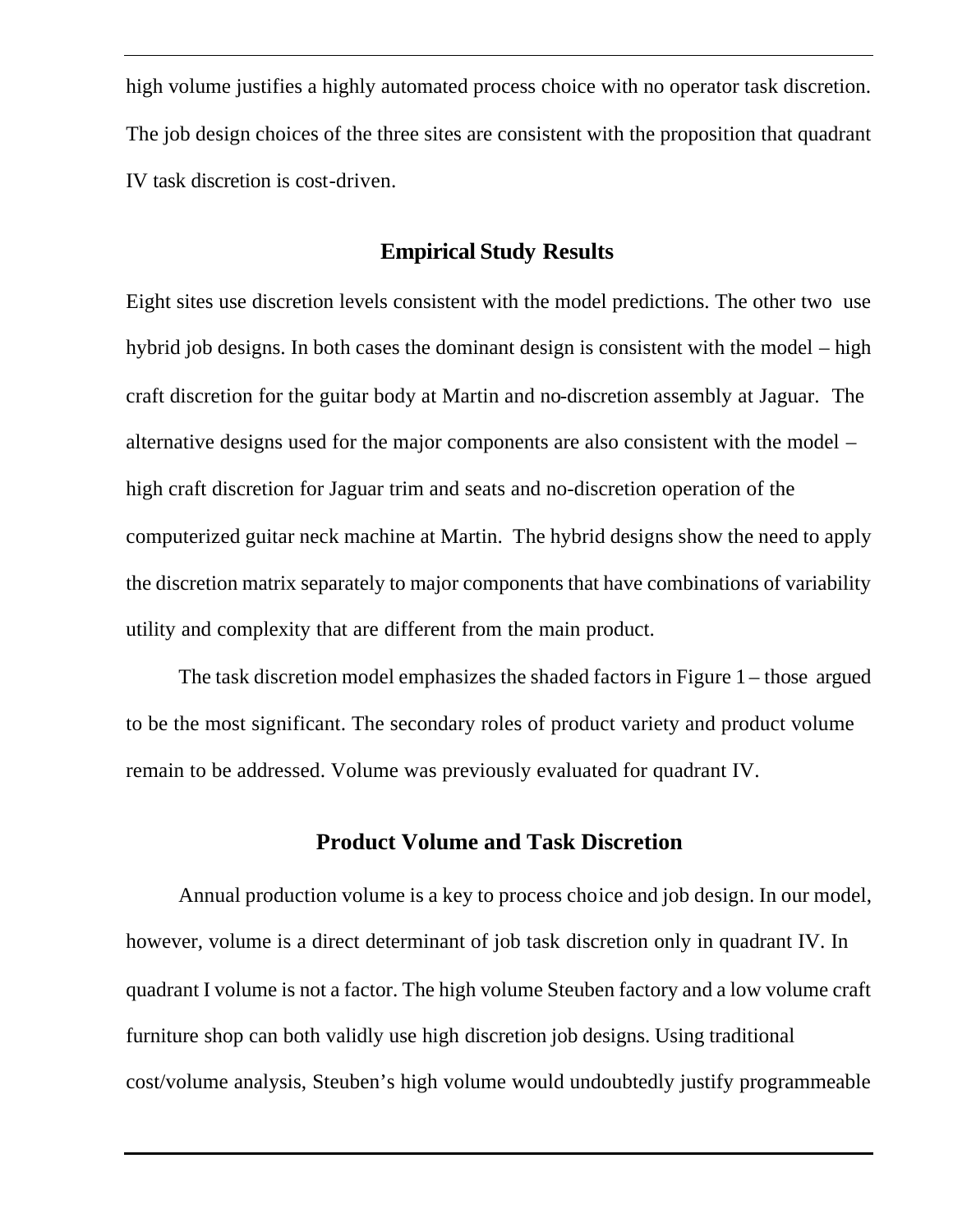computerization of their processes to duplicate the variability achieved by the glass blowers and engravers. The customers, however, would react negatively - they pay a premium for hand crafted variations, not those of an impersonal central processing unit. We see that the traditional process choice effect of high volume can become secondary to customer utility in a customer-driven model.

In quadrant III, task discretion must be minimized as a necessary condition for reliable complex products. This need is independent of volume. While volume may not affect the level of discretion, it does affect the means of achieving low discretion. At high volumes, extensive use of technology can be justified for eliminating discretion. In contrast, at low volumes, 'poka-yoke', or foolproof techniques must be used to reduce discretion in manual operations.

Quadrant II products tend to meet market needs only with the use of hybrids of quadrant I and quadrant III job designs. Therefore, volume and variety considerations cannot be applied directly to quadrant II. It can be seen that the role of product volume in job discretion choice is not deterministic. It is contingent upon the combined effects of product complexity and how customers value product variability – an important insight of the model.

#### **Product Variety and Task Discretion**

Just-in-time (JIT) production was hailed as 'flexible mass production' since JIT mixed model-scheduling permits several product models to be simultaneously built. Some firms, such as Dell Computer, have switched from mixed model scheduling to the more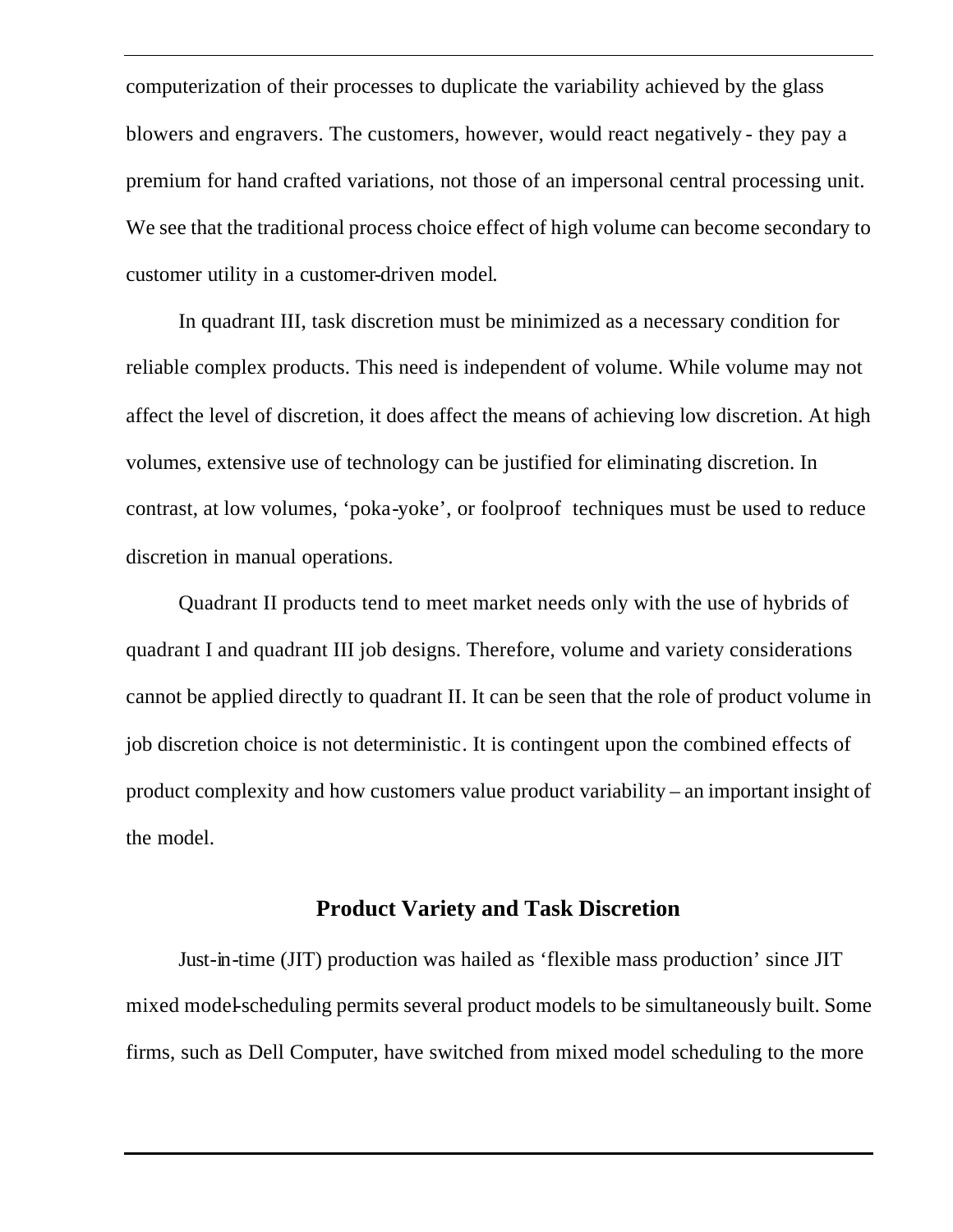flexible 'mass customization' system. Pine defines mass customization as "developing, producing and delivering affordable goods and services with enough variety and customization that nearly everybody finds exactly what they need" [20] The task discretion model aids in selecting the appropriate means of customization.

Flexible job designs, with high levels of task discretion have been viewed as necessary for responding to wide varieties of customer demand. Our model shows that this approach is valid only for quadrant I and IV products, where low complexity makes them relatively insensitive to task discretion errors. For the complex, high reliability products of quadrant III customization must be achieved with low task discretion. Dell accomplishes this with modular assembly. Final products are customized by combining standard modular components to achieve large numbers of final configurations. If the modules and final assembly both use low discretion operations complex products can be customized without compromising reliability.

The effects of product volume and product variety on process choice are seen to be contingent upon customer needs and product complexity.

#### **Input & Process Variability**

High task discretion has been proposed as being necessary to cope with high input and process variability. See for example Buchanan and Boddy. [21] This prescription must be qualified to reflect the potential effects on order winners . For the low complexity products of quadrants I and IV, using discretionary skills to overcome variability in raw material inputs and variability in process outputs is appropriate since it is compatible with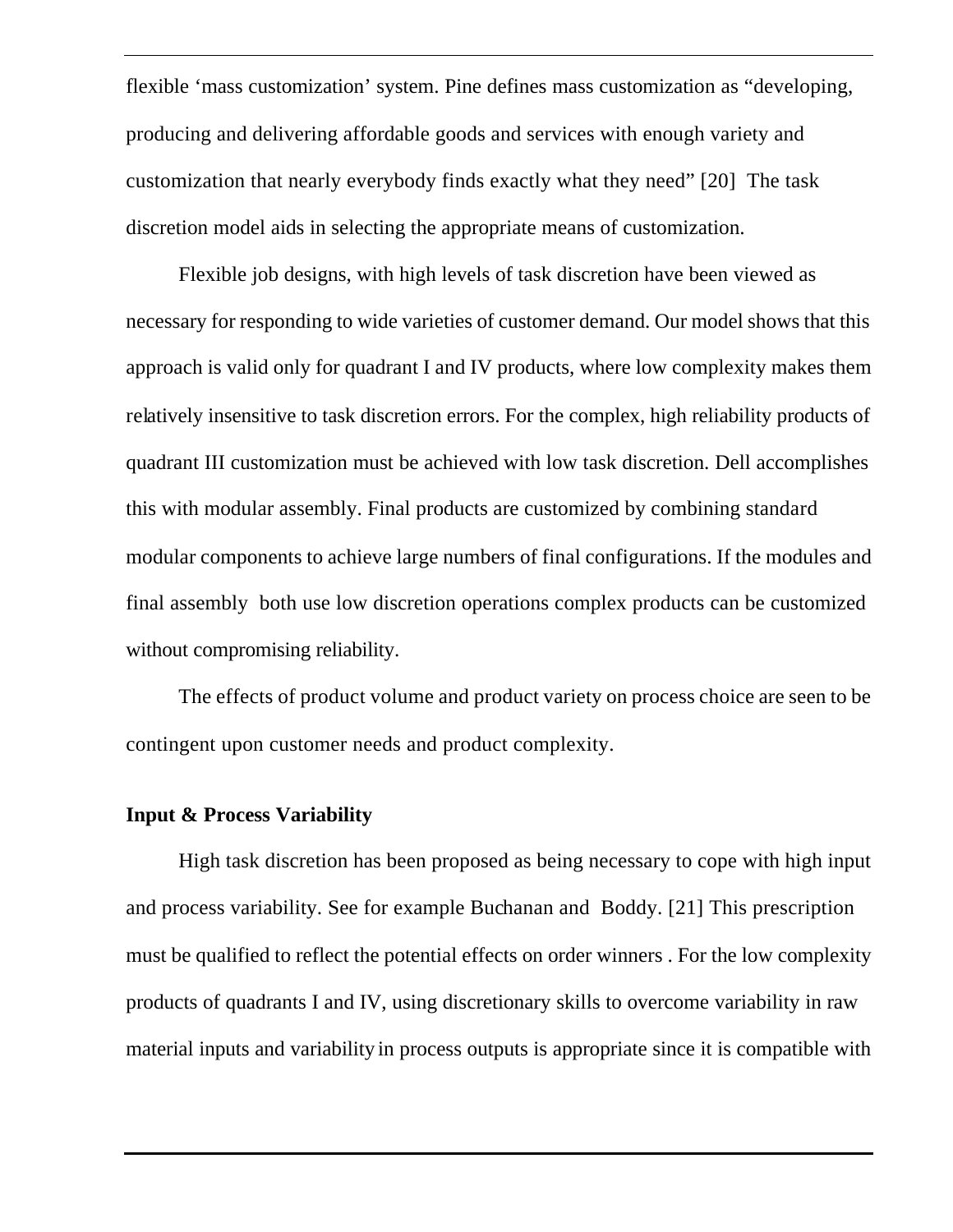customer needs. This is not true, however, for the complex products of quadrant III. For these products, customer needs dictate that variability be controlled by non-discretionary technology and techniques such as statistical process control (SPC).

#### **Human Resource Implications of the Model**

To satisfy customers, human resource practices must be compatible with job designs. Several relevant human resource practices were empirically investigated a t the ten sites by a structured questionnaire and open-ended interviews. The results are summarized in Table 2. The summary enables us to examine the pattern of practices in work relations, employee relations and employee involvement at the sites and evalu ate their relationship to the corresponding job designs.

### **Training**

Worker training is a vital human resource practice. Taylor points out that "Training is any systematic process used by an organization to develop employee's knowledge, skills, behaviour and attitudes in order to contribute to the achievement of the organizational goals". [22] Since a major organizational goal is satisfying customers, the training must be linked to the job designs and must also be market-driven. A key training decision is whether to emphasize the scope, or width of worker skills or the depth of their skills.

Training that increases the depth of skills is consistent with the craft skill job designs needed to satisfy customers who value craft-induced variations. Belleek and Steuben serve this market and both do emphasize depth of skill training. They achieve this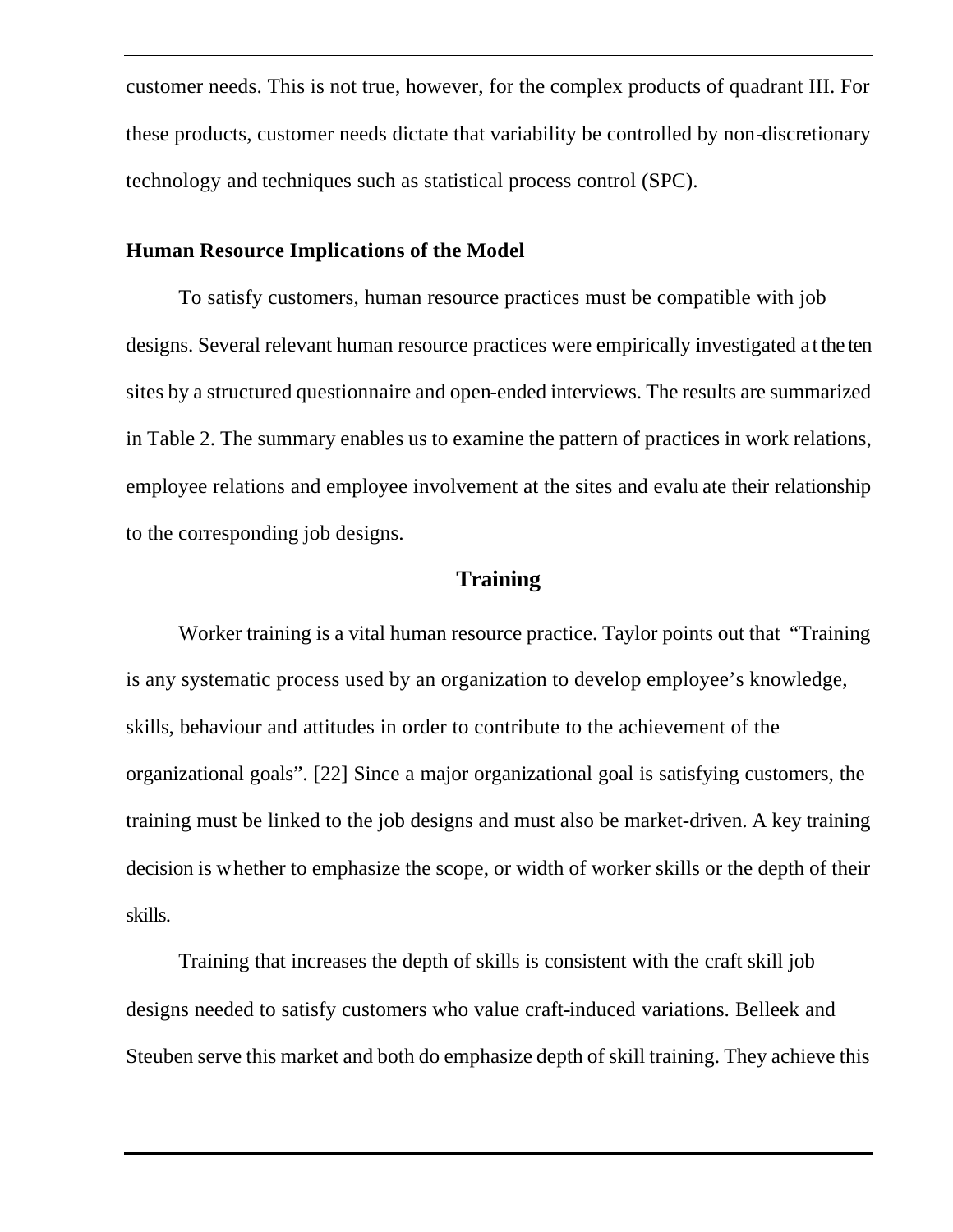through formal apprenticeship programs and with post-apprenticeship training where craftsmen produce increasingly demanding designs with the same basic skills. Jaguar and Martin also emphasize deepening skills in the craft-based portions of their hybrid designs. The wood workers at Jaguar are either graduates of the Jaguar apprentice program or journeymen cabinetmakers hired in by the firm. Martin Guitar's craftsmen do not serve an apprenticeship. The firm chooses to use a high division of labour in their handcrafted operations. Therefore, novice craftsman can be trained on the job by workers proficient in specific tasks, such as inlaying marble in guitar bodies.

Increasing the width of worker skills supports the use of multi-skilled workers, worker teams and job rotation. Training workers for wide ranges of individually shallow skills is appropriate for narrow, low discretion jobs in flow manufacturing. In this environment worker transfer flexibility and task sharing are necessary to maintain flow in the face of absenteeism and to achieve labour efficiency when model variations shift work loads. This environment is encountered in the firms of quadrant III and among the high volume, cost-sensitive firms of quadrant IV. All three of the low discretion, quadrant III sites – Toyota, Hoshizaki and Company A - do emphasize skill scope, or width, in their training, as does Uvex – a high volume quadrant IV site. Except for wood workers, Jaguar training also emphasizes skill scope. All five of the cited sites utilize work teams, multitasking, job rotation and low task discretion; and all employ flow-type JIT manufacturing.

Examination of Table 2 reveals that skill width training tends to be given on a 'justin-time', or 'as required' basis. Only the skill depth sites have regularly scheduled job task training - as part of their apprenticeship programs. The need for broadening shop floor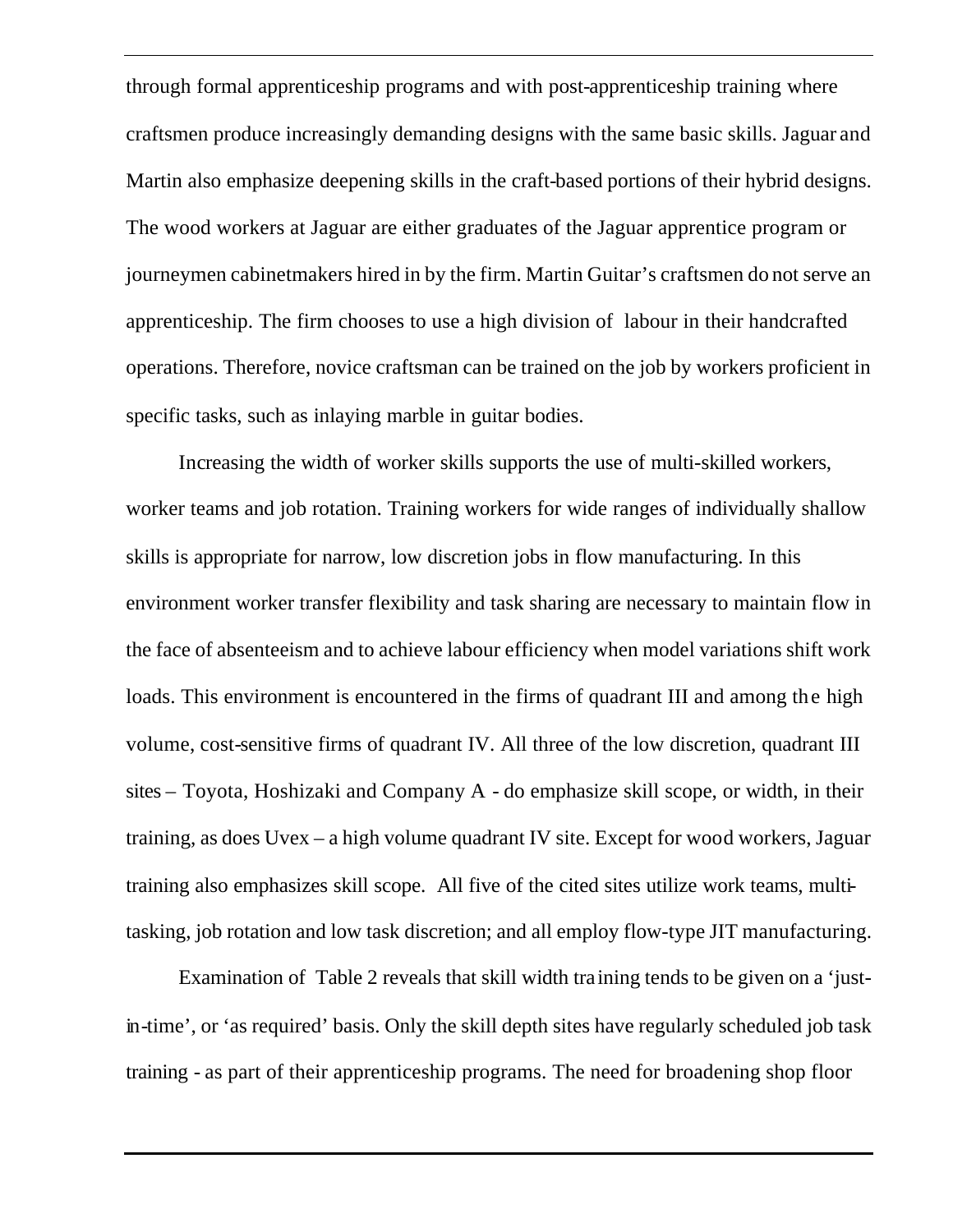skills varies over time and 'as required' training improves efficiency by temporal linking of the training and its application. This is not the pattern, however, for training in process improvement skills. Nine of the ten sites provide training in process analysis and seven provide regularly scheduled training. They feel that continuous improvement programmes require continuous training. In general, the training programmes at the test sites appear to be appropriate for supporting their market-driven process choices and job designs.

#### **High Performance Workplace Practices**

Studies at the Institute for Work and Employment Research at MIT link high performance workplaces with more consensual employment practices such as quality circles/off-line problem solving groups, job rotation (implying multi-tasking), selfmanaged work teams and total quality management (including 'quality at the source' performed by workers). [23] Table 2 shows that nine of the ten sites practice multitasking, job rotation, and team working and all ten sites utilize worker quality control and employee process improvement programmes. The emphasis on team working is supported by the compensation at the sites, with group performance pay more prevalent than individual performance schemes. As expected, the Belleek and Steuben craft sites, with their emphasis on skill depth, have the lowest utilization of multi-tasking and job rotation. However, these are exceptions to the pervasive use of high performance practices at the test sites. Unlike job task discretion, these practices are being pursued regardless of the nature of product complexity and the customer value of product variability.

It appears that the structure of job designs for competitive manufacturing has two components - a *generic* set of worker activities that are independent of market and product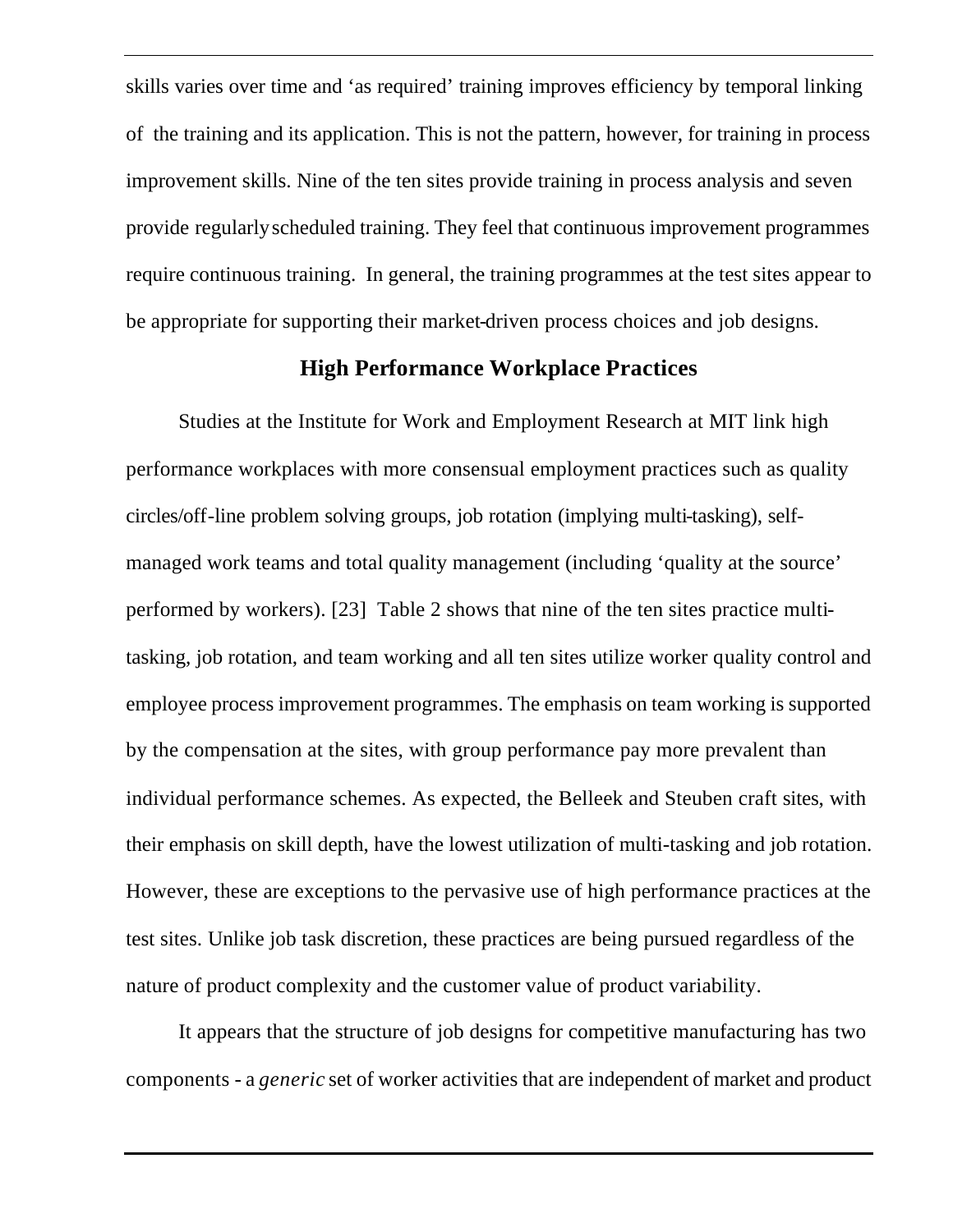characteristics, and a *product-specific* set determined by the model of Figure 1. A major decision for the product-specific activities is the choice of the level of job discretion. If production job design is a two-tiered process, each tier must be customer-driven. The objective of the high performance practices is to better serve the firm's customers. They seem to be customer-driven in all combinations of product complexity and variability utility and therefore are the foundatio n for competitive job design. We argue that these high performance practices must be combined with customer-driven, product-specific job designs and that the proposed model can aid these designs..

### **Customer-Driven Job Design and Job Satisfaction**

In some markets, appropriate job designs will combine the high performance practices with zero task discretion, with implications for worker job satisfaction. Oldham and Hackman link job satisfaction among production workers to internal motivation. They describe five job attributes that lead to high motivation: the opportunity to exercise a variety of skills, task identity – the opportunity to complete an identifiable piece of work, task significance – the degree to which the job substantially impacts the lives of others, autonomy – the opportunity to exercise discretion in scheduling work and performing tasks, and job feedback – receiving clear and timely information about job performance. [24 ] In addition, Oldham and Hackman attribute high 'job content ' satisfaction to high degrees of job security.

The high performance practices appear to meet several of the attributes. The range of practices enables workers to utilize a variety of skills – in process improvement, multi-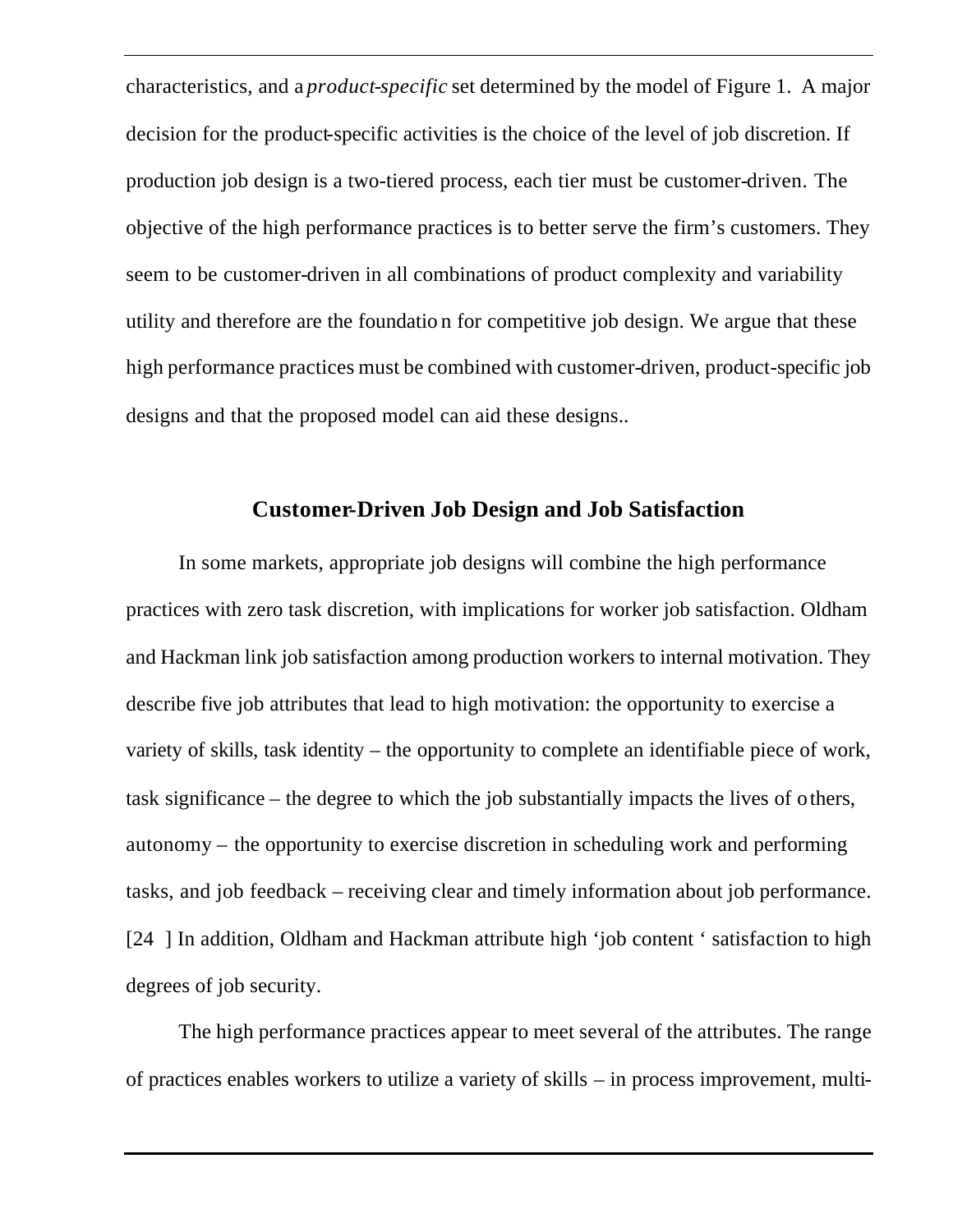tasking and job rotation. Workers receive immediate feedback through 'quality at the source' inspecting of their work. Work teams tend to collaborate in building complete products or major assemblies, providing task identity. Work teams often have autonomy in the scheduling of their work. These favorable job satisfaction outcomes can potentially be diluted when they are combined with low levels of job discretion needed to meet customer needs. In these cases, little autonomy is possible, raising the question of whether the lack of discretion will significantly reduce job satisfaction. We argued in an earlier article that empirical and anecdotal evidence indicates that the outcome is not deterministic. [25] For some workers, a repetitive, consistent, predictable work cycle is viewed as desirable, creating a situation described by Baldamus as a "comfortable rhythm of work that pulls workers along. The experience is pleasant and may function as a relief from tedium." [26 ] DeSantis experienced this while working on an auto assembly line to research a book: "And one box (compartment of her mind) grooved on the robotic beauty of a repetitive physical task. I was Charlie Chaplin, Buster Keaton, Marcel Marceau….I was so good and so fast I became master of the line. I played it like a piano." [27] Emery supports this effect, observing that "things that break the continuity of work, i.e. poor tools and materials, and brief (interrupted) work cycles" cause much of the dissatisfaction in repetitive assembly. [28] DeSantis faced this when auto parts didn't fit, layers of concentric holes didn't line up and trim screws were too tiny to grasp. [29] Overcoming these conditions requires discretionary coping skills that can which lead to frustration, cynicism and de-motivation among workers. [30] In these circumstances the use of zero discretion through foolproof assembly can have a favorable impact on job satisfaction.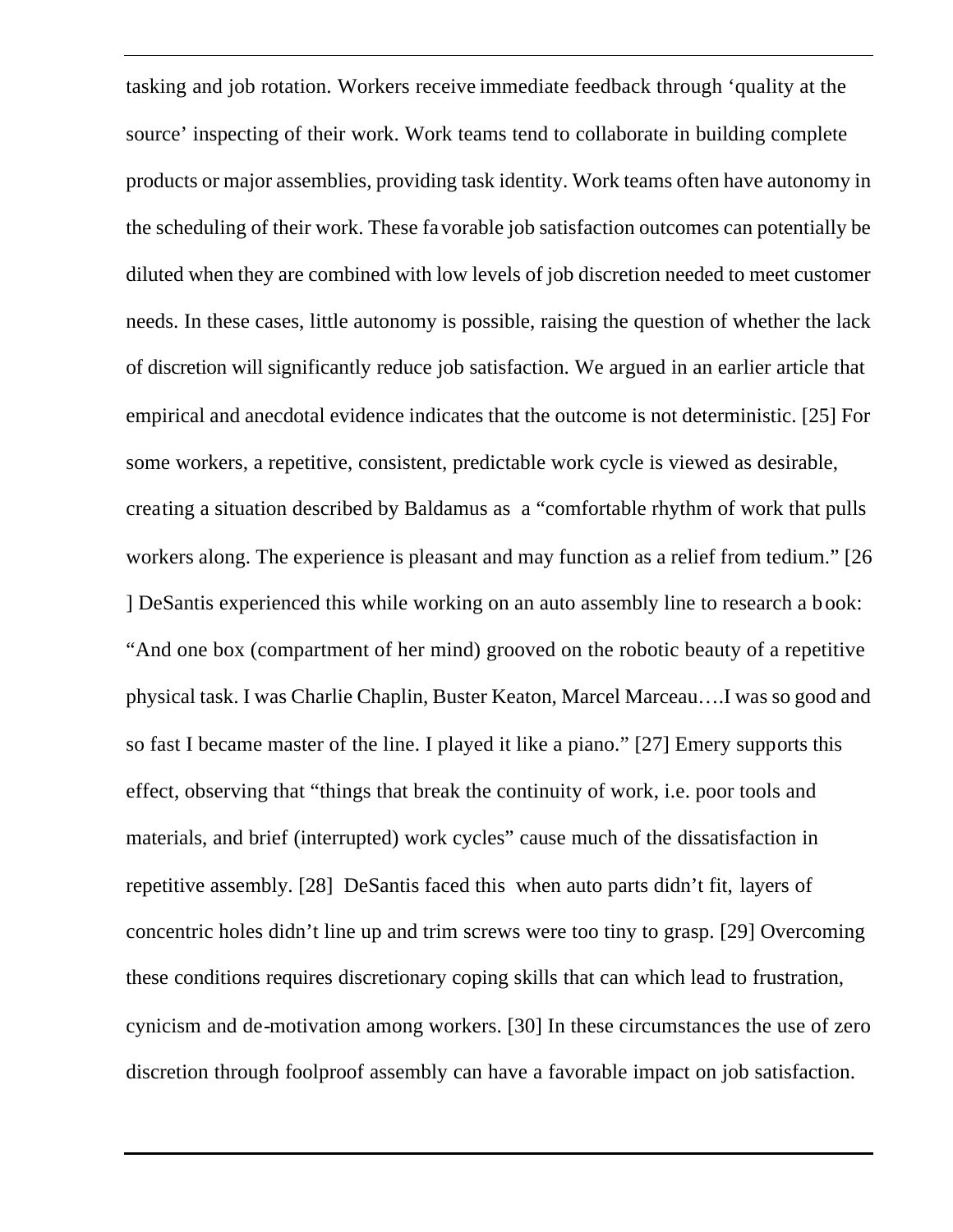Schuring studied the influence of standard operating procedures (SOPs) on 'operational autonomy' – where operations are possible with "no need for online intervention, assistance or direct control of operators by the rest of the organization". [31] He concludes that SOPs make it possible for workers to perform their tasks with increased operational autonomy, free from the need to consult support or supervisory staff. It appears that the use of non-discretionary, standardized job designs for complex products can be a 'win-win' situation – for both customers and workers.

It should be recognized that high levels of job satisfaction do not necessarily lead to high quality, which presents a problem for many proponents of job design. Christian Berggren, a strong advocate of the Volvo 'reflective' production system, describes this condition at the innovative Uddevalla plant: "In terms of quality, Uddevalla reached the levels of the Gothenberg (traditional mass production) plant after one year, falling far short of expectations. Management had believed that the plant's combination of highly motivated and skilled workers and short feedback loops would "automatic ally" result in *excellent* quality. In order to build world class automobiles, however, consistency and systematic procedures are also critical"[32] Consistency is achieved by the use of product designs that make non-discretionary assembly possible, and by process and job designs that put it into practice. Non-discretionary 'systematic procedures' are a necessary condition for combining the job satisfaction attributes of long cycle assembly with the customer satisfaction attributes of highly reliable complex products.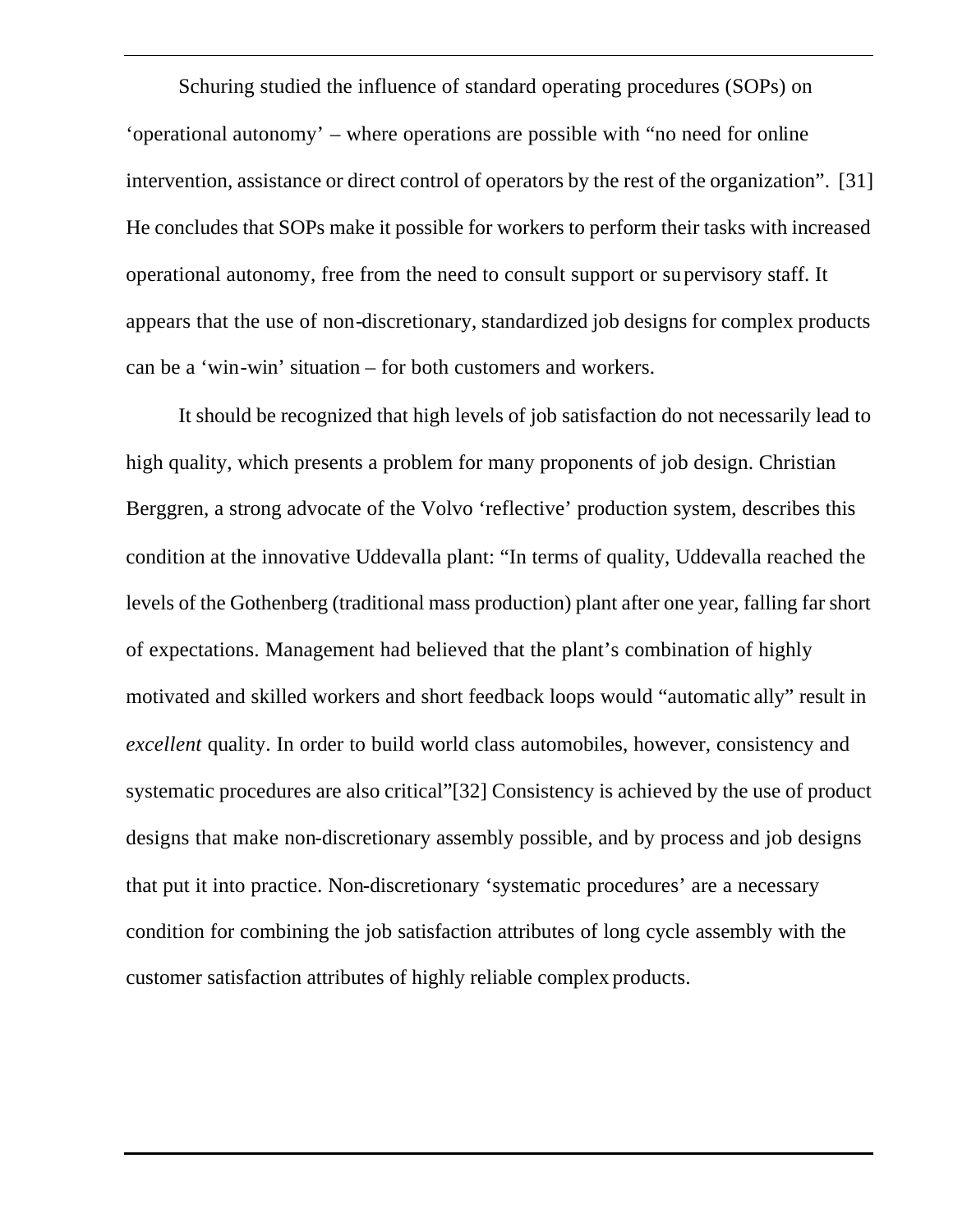#### **Societal and Regulatory Job Design Influences**

The emphasis thus far has been on job design factors *at the level of the firm and its markets*. There are, however, external societal and regulatory influences on job design decisions. Taguchi has identified several costs, or losses, to customers and society that result from undesirable product variability and the resulting low reliability. He has defined the effect in his 'loss function'. [33 ] The customer costs include the direct costs of product failures and the opportunity costs of lost time and resources. The increased scrapping of poor products imposes environmental costs on society. In economic terms, the Taguchi societal loss represents a negative externality. Some of the external costs are ultimately internalized within the firms by the loss of dissatisfied customers. This can create lower job security and lower 'job content' satisfaction. Reducing the magnitude of variability is particularly important, since loss function costs increase exponentially with the size of the deviations from target values. While quantifying the actual costs is difficult, the loss function provides conceptual support for low discretion tasks in complex products.

The ISO 9000 series of quality standards were issued by the International Organization for Standardization in 1987. Meeting their requirements has increasingly become a competitive necessity, particularly in business-to-business (B2B) markets. ISO 9001 defines when standard operating procedures must be established to reduce production task discretion. Section 4.9, 'Process Control', states that "operating procedures must exist whenever the absence of such procedures has an impact on quality". Procedures reduce discretion, variability and errors; therefore they affect quality and are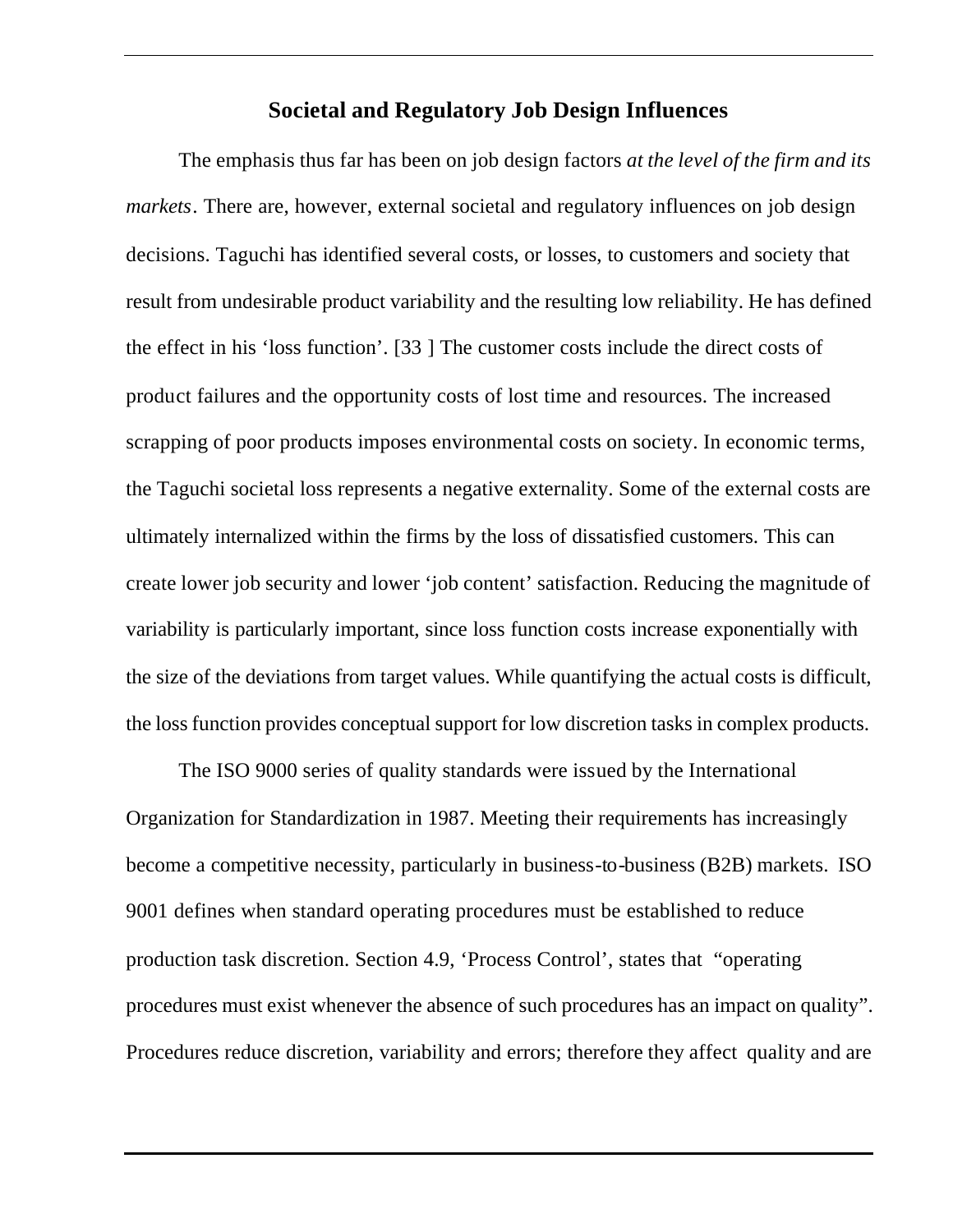necessary for complex products. Control of changes to these procedures is covered by Section 4.5, which states that "changes in documents require approval of authorized personnel prior to use". Pursuing ISO 9001 certification can influence job design policy for complex products by limiting on-line discretion in performing job tasks and restricting off-line discretion in making task improvements.

It is evident that decisions regarding job discretion should not be made by default or in the isolation of a single department. The call of Lund, et al, for integrating job design into the market and product planning processes should be heeded.

#### **Conclusions and Limitations**

The proposed job design model appears to be of value in making job discretion choices consistent with the market needs of the firm. Application of the model to the practices at the ten test sites yields the following job design policy proposal:

*Production jobs should be designed to make maximum use of the worker's judgement, knowledge, skills, creativity, intelligence and initiative and thus broad discretion should be granted to workers to enable them to utilize these attributes in all tasks except those that can negatively impact on customer needs***.** 

This policy can be implemented only by an integrative design process, particularly for complex products. For these products, design engineers must overlay their traditional functional and economic concerns with considerations for foolproof manufacturing. The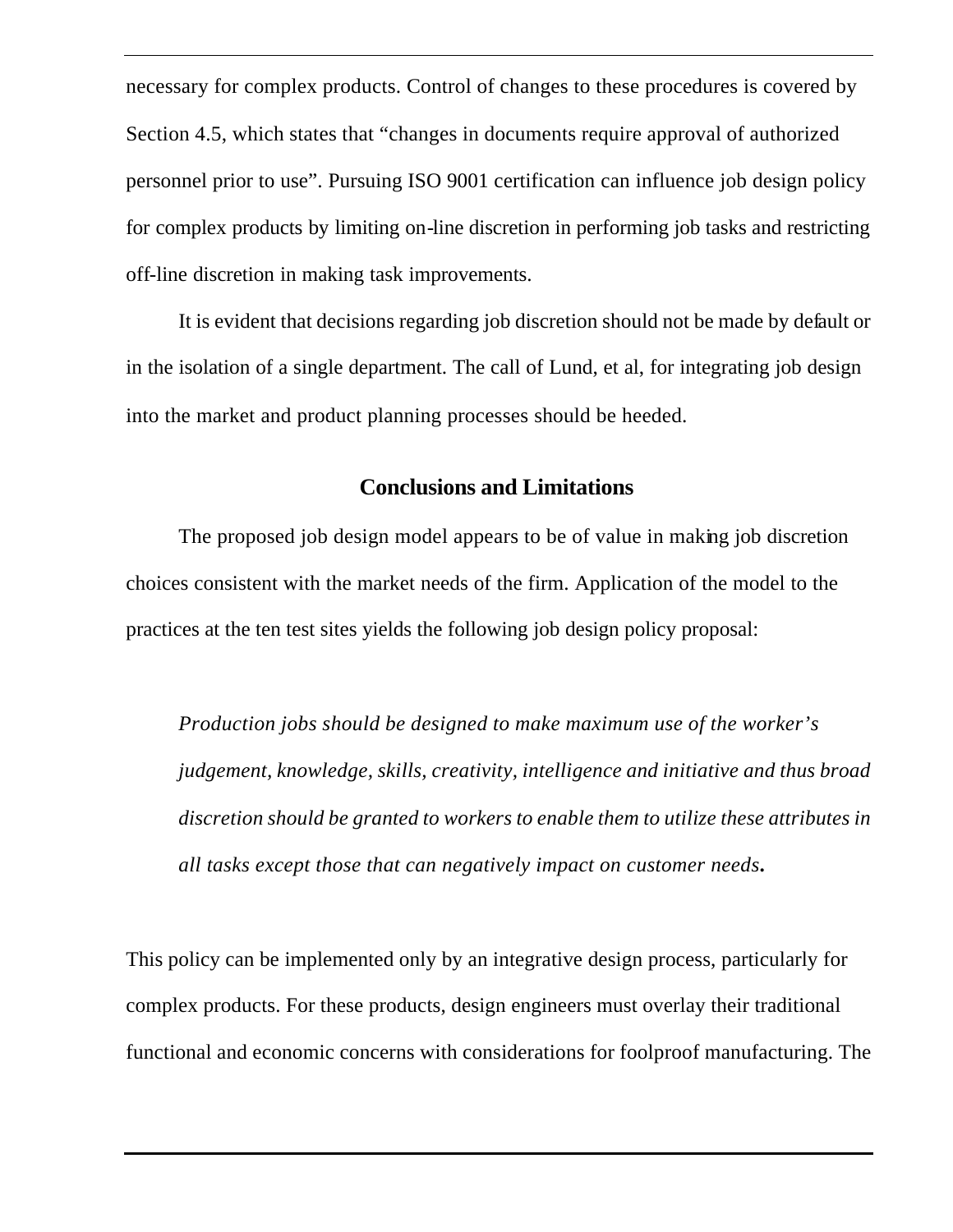resulting improved reliability and lower cost will enhance both the functional and economic performance of their designs. We feel that the above indented proposition constitutes the beginning of a nascent general theory of job design for the coming decade.

The proposed model can be applied to resolve the conflict between the positions of Lund, et al and Womak, et al. Lund and his co-authors propose the use of high levels of task discretion "Where circumstances permit….." The model defines those circumstances as quadrant I and quadrant IV products, where low complexity ensures that high task discretion will not negatively affect customer needs. The model can also reconcile the zero- discretion prescription of Womack,et al, by restricting its validity to high complexity quadrant III productswhere task discretion can reduce performance, reliability and customer satisfaction. The appropriate level of discretion is not deterministic. It appears to be contingent on the particular combination of product complexity and customer values regarding product variability. This finding allows more scope for organizational choice than many preceding writers have imagined.

Conclusions regarding the model must be preliminary because of several limitations. The four-quadrant model with categorically sized variables has the advantage of simplicity but in reality both product complexity and variability utility are continuous variables, existing over a spectrum of values. While the two chosen variables adequately reconciled job designs at the test sites it is likely that additional factors would need to be included in the model to explain job design variations in a large population of firms. The test sample is very small and the sites were not randomly chosen. Future research should include a large-sample empirical study - to validly test a job discretion model and attempt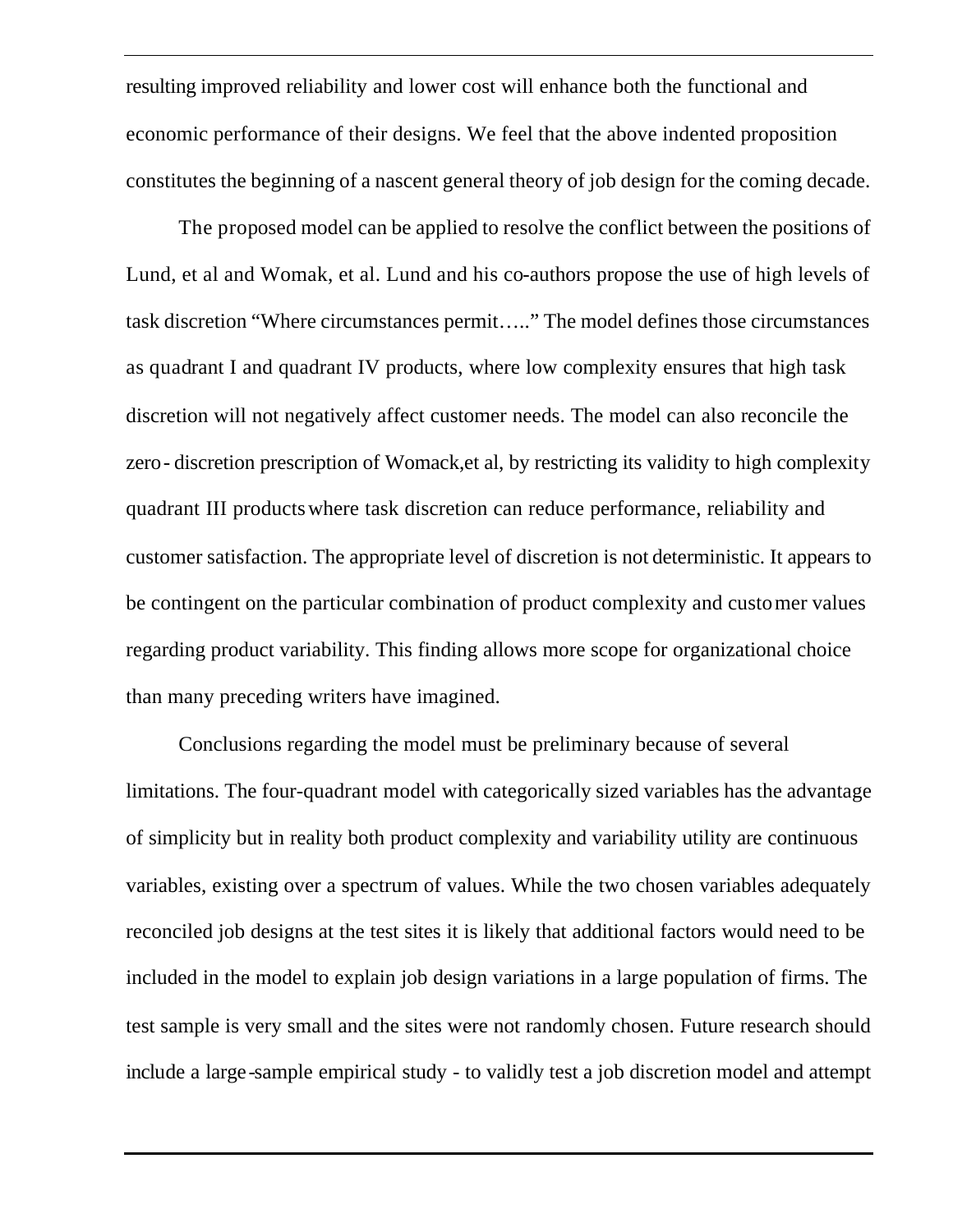to determine whether firm performance is positively correlated with appropriate job designs. The model structure should be enlarged for the study with an expanded set of independent variables that can subsequently be reduced through factor analysis.

A major breakthrough in quality management occurred with the recognition that the customer defines quality. This concept became the cornerstone of the Total Quality Management (TQM) movement. [35 ] The voice of the customer is frequently integrated into the product development process, aided by techniques such as 'Quality Function Deployment" - a scheme for converting customer preferences into engineering specifications.[36 ] This systems approach integrates design engineering, marketing, and manufacturing and has been widely researched and reported. [37] Unfortunately job design has been largely excluded from the product development process, remaining the province of organiz ational behaviour researchers and human resource practitioners. As a result, job designs tend to evolve by default or be designed in isolation and the necessary customerdriven linkage to product and process design is seldom made.

Despite its limitations, we argue that this micro-level study is a valuable step in developing a model to enable job designs to be included in the product development process and to make it feasible to base job designs on the needs of a broader set of 'stakeholders' – customers, owners and society - as well as workers. We feel it strengthens the argument for expanding choice at the workbench or production line for a wider range of workers.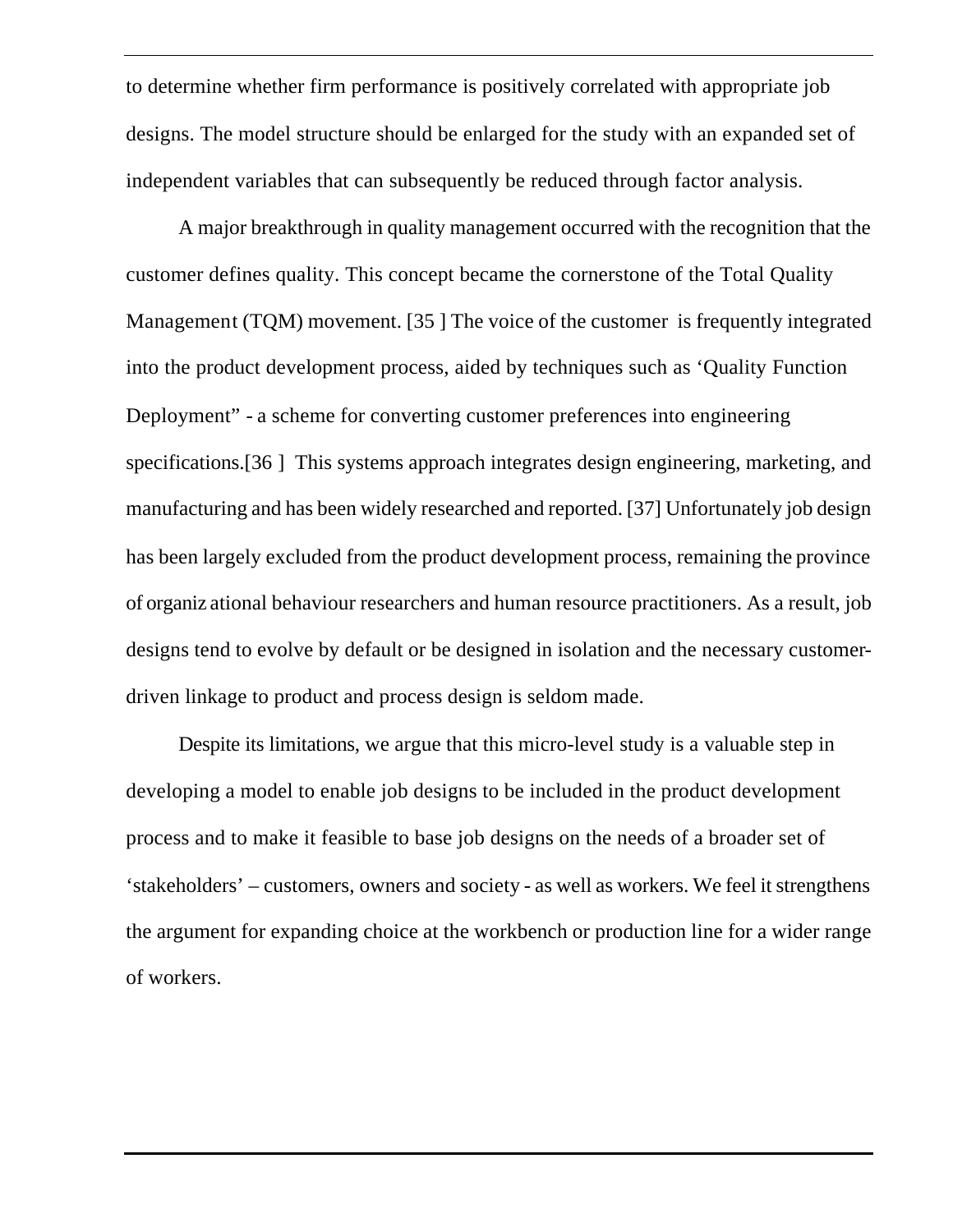Acknowledgement: The authors wish to thank Dr Elizabeth Garnsey for pointing out the conflict between the positions of Lund and Womack and to Mr. Colin Gill [both of the University of Cambridge] for contributing to the discussion and clarification of the underlying issues. We are grateful to the Judge Institute of Management Studies and the Engineering Department at that university for their support in the writing-up of this study.

## **References**

- 1. Lund, R., Bishop, A. and Salzman, H., *Designed to Work Production Systems and People*, Englewood Cliffs, NJ, Prentice Hall, 1993, p.3
- 2. Fried, Y., Cummings, A. and Oldham, G., 'Training', in Poole, M. and Warner, M .(eds), *IEBM Encyclopedia of Human Resource Management*, London, Thomson, 1998, p.532
- 3. Child, J., Organization: *A Guide to Problems and Practices*, 2nd Edition, London, Harper and Row, 1984, p.25
- 4. Lund, R., Bishop, A. and Salzman, H., 1993, op. cit, p.198
- 5. Womack, J., Jones, D. and Roos, D., *The Machine That Changed the World*, New York, Rawson, 1990, p.91
- 6. Conti, R. and Warner, M., 'Technology, culture and craft: job tasks and quality realities', *New Technology, Work and Employment*, 12:2, September 1997, pp. 123- 135
- 7. Conti, R. and Warner, M., 'Taylorism, teams and technology in 'reengineering' work-organization', *New Technology, Work and Employment*, 9:2, September 1994, pp. 93-102
- 8. Dean, J. and Snell, S., 'Integrated Manufacturing and Job Design: Moderating Effects of Organizational Inertia', *Academy of Management Journal*, 34:4, 1991, pp. 776-804
- 9. Drucker, P., *Management Tasks, Responsibilities and Practices*, New York, Harper and Row, 1974, p. 61
- 10. Hill, T., *Manufacturing Strategy: Text and Cases*, Burr Ridge, IL, Irwin, 1994, p.32
- 11. Garvin, D., 'Competing on the Eight Dimensions of Quality', *Harvard Business Review*, 65:6, November-December 1987, pp. 101-109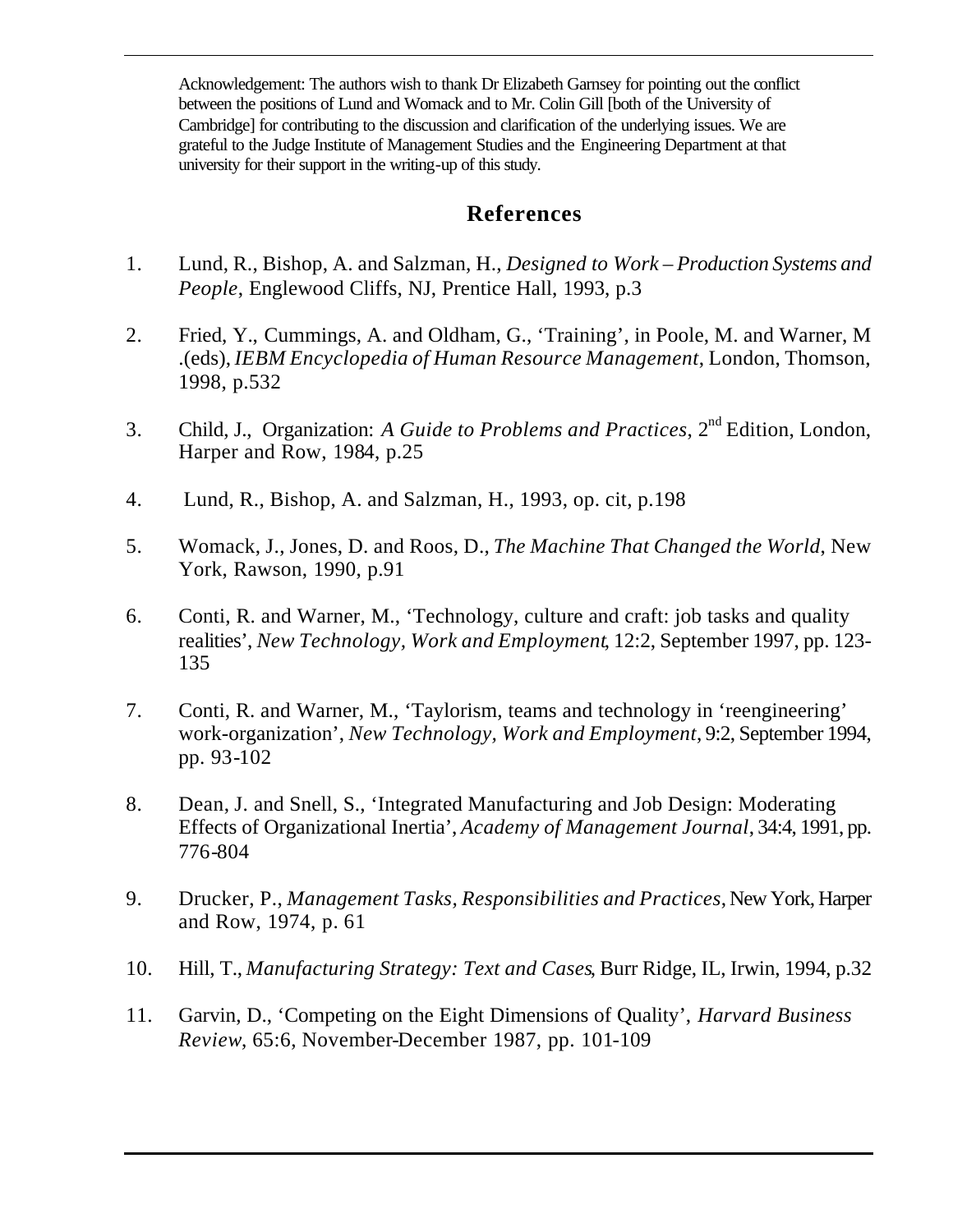- 12. Breaugh, J., 'The Measurement of Work Autonomy", *Human Relations*, 38:6, 1985, pp. 551-570
- 13. Conti, R. and Warner, M., 1997, op. cit.
- 14. Reason, J., *Human Error*, Cambridge, Cambridge University Press, 1990, p.173
- 15. Cooper, W., Sinha, K. and Sullivan, R., 'Measuring Complexity in High Technology Manufacturing', *Interfaces,* 22:4, 1992, pp. 38-48
- 16. Ayres, R., 'Complexity, Reliability and Design', *Manufacturing Review*, March 1988, pp. 26-35
- 17. Rowley, C., 'The illusion of flexible specialization: the case of the domesticware sector of the British ceramics industry', *New Technology, Work and Employment*, 9:2, September 1994, pp. 127-139
- 18. State of Florida Attorney General Web Site, Retrieved from the World Wide Web 12 September 2000: http://legal1.firn.edu/resale.nsf
- 19. 'Volkswagen plans to build new Bentley in Germany', *The Times*, 9 July 2000
- 20. Pine II, B., *Mass Customization: The New Frontier in Business Competition,* Boston, Harvard Business School Press, 1993, pp.196
- 21. Buchanan, D., and Boddy, *Organizations in the Computer Age: Technological Imperatives and Strategic* Choice, Aldershot, Gower, 1983, pp.239-240
- 22. Taylor, P., 'Training', in Poole, M. and Warner, M., (eds) *IEBM Handbook of Human Resource Management*, London, International Thomson, 1998, p.643
- 23. Taylor, R., 'A US Policy Vacuum', *Financial Times*, 20 October 2000
- 24. Hackman, J. and Oldham, J., *Work Redesign*, Reading, MA, Addison Wesley, 1980, pp.77-80
- 25. Conti, R. and Warner, M., 1997, op. cit.
- 26. Baldamus, G., *Efficiency and Effort: An Analysis of Industrial Administration*, London, Tavistock, 1961, p.87
- 27. DeSantis, S., *Life on the Line*, New York, Doubleday, 1999, p.106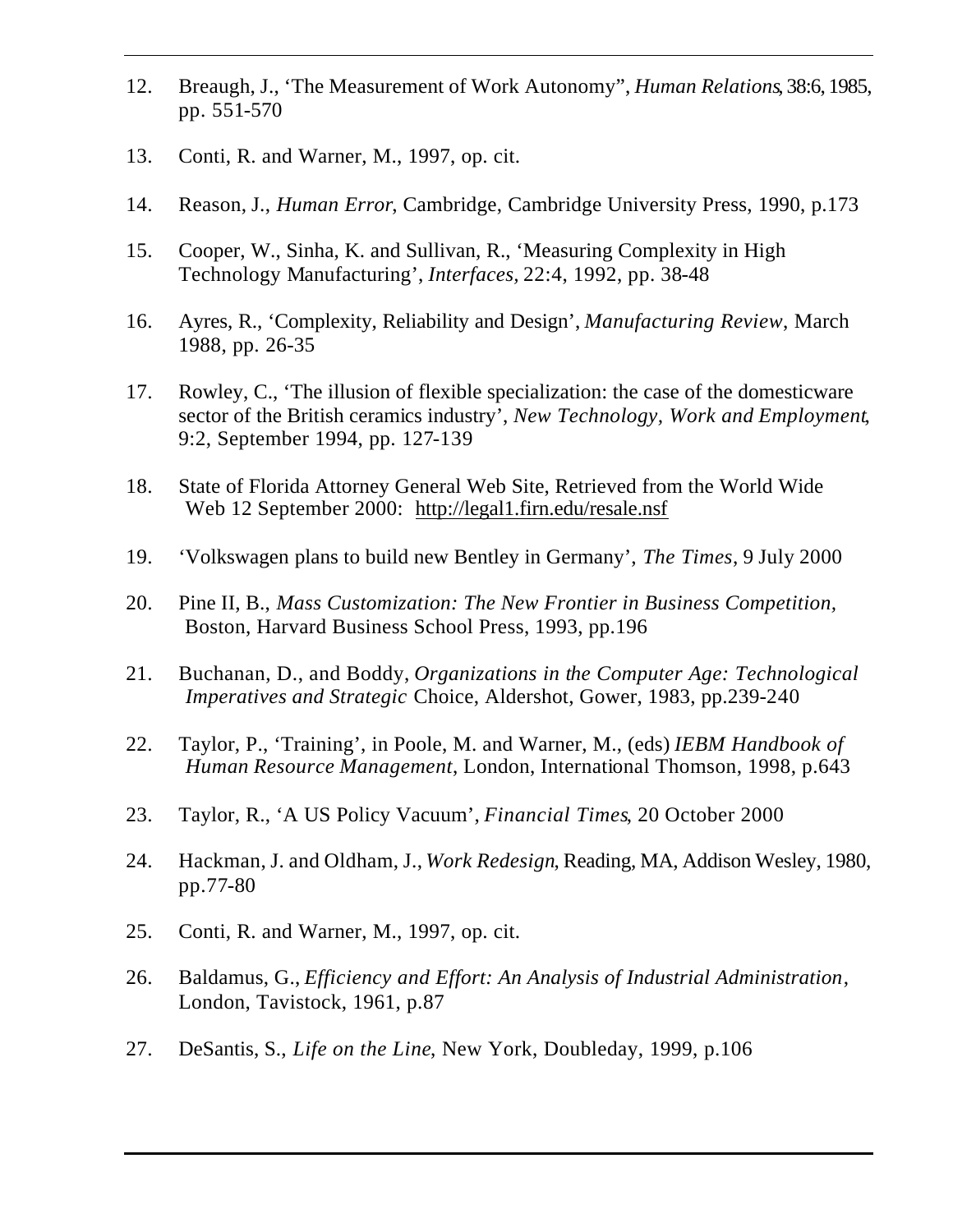- 28. Emery, F., 'Characteristics of Sociotechnical Systems', in Davis, L. and Taylor, J., (eds), *Design of Jobs*, London, Penguin, 1972, p.184
- 29. DeSantis, S., op. cit., pp.58, 60, 92 and 142
- 30. Conti, R. and Warner, M., 1997, op. cit
- 31. Schuring, R., 'Operational autonomy explains the value of group work in both lean production and reflective production', *International Journal of Operations and Production Management*, 16:2, 1996, pp.171-182
- 32. Berggren, C., 'NUMMI vs. Uddevalla', *Sloan Management Review*, Winter 1994, pp.37-49
- 33. Taguchi, G*., Introduction to Quality Engineering*, Dearborn, MI, American Supplier Institute, 1986, p.33
- 34. Dean, J. and Evans, J., *Total Quality* , Minneapolis-St.Paul, MN, West, 1994, p.12
- 35. Hauser, J.and Clausing, D., 'The House of Quality', *Harvard Business Review*, 66:3, May-June 1988, pp.63-73
- *36.* ReVelle, J., Frigon Sr., N., and Jackson Jr., H., *From Concept to Customer*, New York, Van Nostrand Reinhold, 1995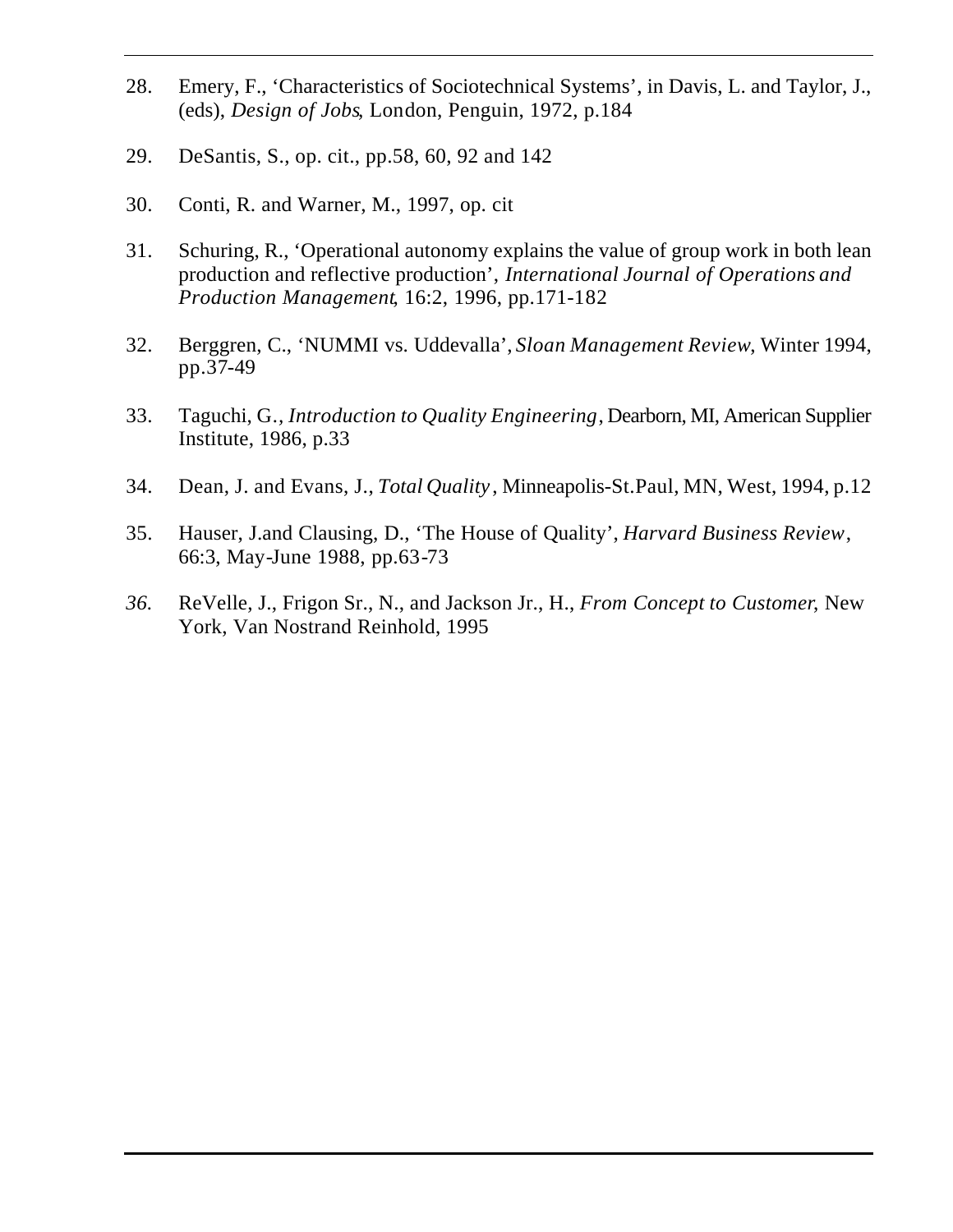## **APPENDIX**

#### **TABLE 1. Test Site Characteristics**

| NO.            | <b>SITE</b>                 |                       | <b>PRODUCTS</b> | <b>PRODUCTION</b><br><b>WORKERS</b> |      | <b>TRADE</b><br><b>LOCATION UNION</b> |
|----------------|-----------------------------|-----------------------|-----------------|-------------------------------------|------|---------------------------------------|
| <b>S1</b>      | <b>Belleek</b> Pottery      |                       | <b>UK</b>       | Yes                                 | 180  |                                       |
| S <sub>2</sub> | <b>Steuben</b> Crystal Ware |                       | <b>USA</b>      | Yes                                 | 120  |                                       |
| S3             | Toyota Cars & Trucks        |                       | <b>USA</b>      | Yes                                 | 4600 |                                       |
| S <sub>4</sub> | Hoshizaki                   | <b>Ice Machines</b>   | Japan           | Yes                                 | 1450 |                                       |
| S <sub>5</sub> | <b>Company A</b>            | Controls              | <b>UK</b>       | Yes                                 | 525  |                                       |
| S6             | Jaguar Cars                 |                       | UK              | Yes                                 | 2200 |                                       |
| S <sub>7</sub> | <b>Martin</b> Guitars       |                       | <b>USA</b>      | N <sub>o</sub>                      | 450  |                                       |
| S8             | <b>Company B</b>            | Ice Storage Bins      | <b>USA</b>      | Yes                                 | 125  |                                       |
| S9             | Company C                   | Furniture             | Malta           | Yes                                 | 160  |                                       |
| <b>S10</b>     | <b>Uvex</b>                 | <b>Safety Glasses</b> | <b>USA</b>      | No                                  | 270  |                                       |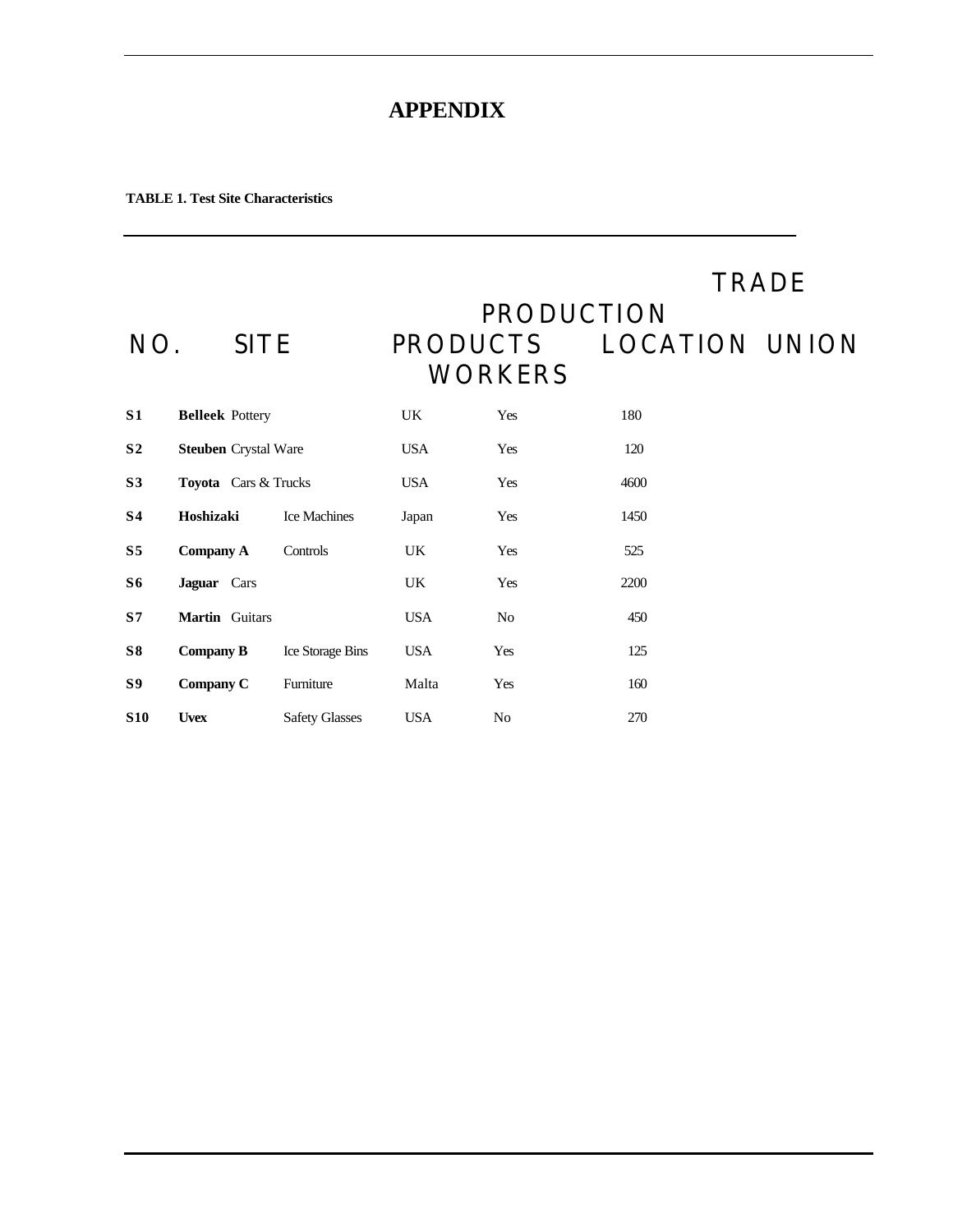| TADLE 2. Human Resource Management at Test Sites                                      |                |                |              |                           |                |                        |                        |              |              |              |  |
|---------------------------------------------------------------------------------------|----------------|----------------|--------------|---------------------------|----------------|------------------------|------------------------|--------------|--------------|--------------|--|
| <b>Dimension</b>                                                                      | S <sub>1</sub> | S <sub>2</sub> | S3           | <b>Sites</b><br><b>S4</b> | S <sub>5</sub> | S <sub>6</sub>         | S <sub>7</sub>         | S8           | <b>S9</b>    | <b>S10</b>   |  |
| <b>JOB TASK DISCRETION</b><br><b>MATRIX QUADRANT</b>                                  | I              | $\mathbf I$    | $\mathbf{I}$ | $\rm III$                 | $\mathbf{I}$   | $\rm I\hspace{-.1em}I$ | $\rm I\hspace{-.1em}I$ | IV           | IV           | IV           |  |
| <b>WORK RELATIONS</b><br><b>Teamworking</b>                                           | %              | $\%$           | $\mathbf{P}$ | $\mathbf{P}$              | $\mathbf{P}$   | $\mathbf{P}$           | ${\bf P}$              | $\%$         | $\%$         | X            |  |
| Multi-tasking/training                                                                | $\mathbf X$    | $\%$           | ${\bf P}$    | ${\bf P}$                 | $\, {\bf P}$   | $\, {\bf P}$           | ${\bf P}$              | $\%$         | $\%$         | $\%$         |  |
| Job rotation                                                                          | $\mathbf X$    | ${\sf AR}$     | ${\bf P}$    | $\%$                      | ${\sf AR}$     | $\%$                   | ${\sf AR}$             | $\%$         | ${\sf AR}$   | AR           |  |
| <b>Worker quality control</b>                                                         | $\mathbf{P}$   | $\mathbf{P}$   | $\mathbf{P}$ | $\mathbf{P}$              | $\mathbf{P}$   | $\mathbf{P}$           | $\mathbf{P}$           | $\, {\bf P}$ | $\mathbf{P}$ | $\mathbf{P}$ |  |
| Just-in-time mfg.                                                                     | X              | X              | $\mathbf{P}$ | $\mathbf{P}$              | $\mathbf{P}$   | $\mathbf{P}$           | X                      | $\mathbf{P}$ | $\%$         | $\mathbf{P}$ |  |
| <b>High task discretion</b>                                                           | ${\bf P}$      | ${\bf P}$      | $\mathbf X$  | $\mathbf X$               | $\mathbf X$    | $\%$                   | $\%$                   | ${\bf P}$    | ${\bf P}$    | $\mathbf X$  |  |
| <b>EMPLOYEE RELATIONS</b><br><b>Production craft</b><br>apprentice program            | ${\bf P}$      | ${\bf P}$      | $\mathbf X$  | $\mathbf X$               | $\mathbf X$    | $\%$                   | $\mathbf X$            | $\mathbf X$  | $\mathbf X$  | $\mathbf X$  |  |
| Scheduled job task<br>training                                                        | $P^*$          | $P^*$          | ${\sf AR}$   | ${\sf AR}$                | ${\sf AR}$     | AR                     | AR                     | ${\sf AR}$   | AR           | AR           |  |
| <b>Individual performance</b><br>pay                                                  | $\%$           | $\mathbf X$    | $\mathbf X$  | X                         | X              | X                      | X                      | $\mathbf X$  | $\mathbf X$  | X            |  |
| Group performance pay                                                                 | X              | $\%$           | ${\bf P}$    | $\, {\bf P}$              | ${\bf P}$      | $\mathbf X$            | $\mathbf X$            | $\mathbf X$  | $\mathbf X$  | $\, {\bf P}$ |  |
| <b>Training emphasis</b>                                                              | D              | D              | W            | W                         | W              | W/D<br>$D/W$ W         |                        | W            | W            | W            |  |
| <b>EMPLOYEE INVOLVEMENT</b><br><b>Quality circles, Kaizen</b><br>improvement projects | ${\bf P}$      | ${\bf P}$      | $\%$         | ${\bf P}$                 | $\%$           | ${\bf P}$              | ${\bf P}$              | $\%$         | $\%$         | $\, {\bf P}$ |  |
| <b>Training for Kaizen</b><br>& process improvement                                   | $\mathbf X$    | ${\bf P}$      | $\mathbf{P}$ | $\, {\bf P}$              | AR             | ${\bf P}$              | ${\bf P}$              | AR           | AR           | ${\bf P}$    |  |

#### **TABLE 2. Human Resource Management at Test Sites**

**Key: P = practice widespread; % = practiced to some degree; X = practice not used;** 

 **AR = practice used as required; \* = as part of apprentice program** 

 **D = skill depth emphasized; W= skill width, or scope emphasized (listed in priority order for dual emphasis hybrid design sites)**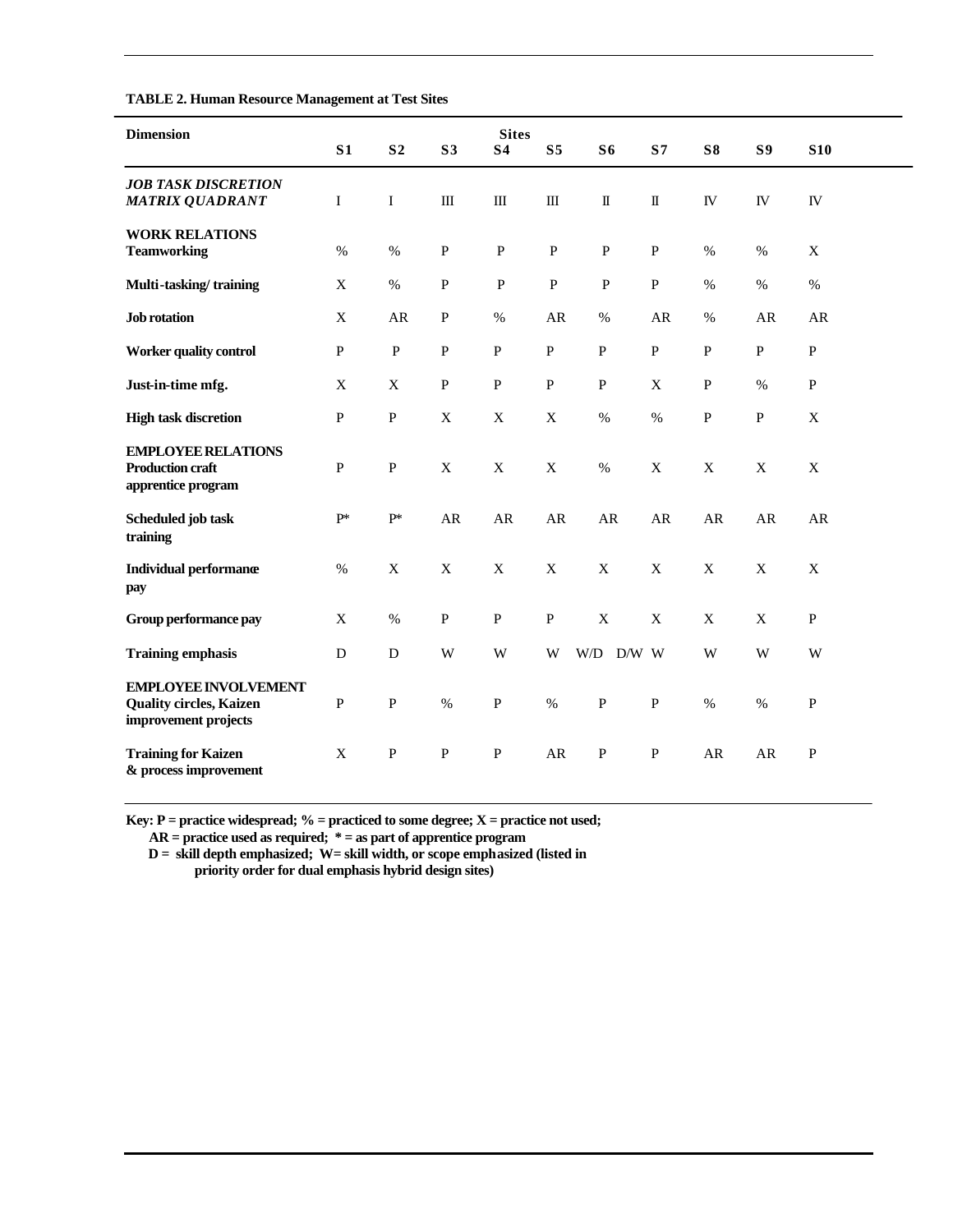#### **TABLE 3: Summary of Site Observations**

| <b>SITE</b>      |                   | PRODUCT COMPLEX. Of VAR. | UTILITY | <b>ORDER</b><br><b>WINNERS</b> | <b>TASK</b><br><b>DISCRETION</b> |
|------------------|-------------------|--------------------------|---------|--------------------------------|----------------------------------|
| <b>Belleek</b>   | Pottery           | Low                      | High    | Craft, aesthetic               | High                             |
| <b>Steuben</b>   | Crystal           | Low                      | High    | Craft, aesthetic               | High                             |
| Toyota           | Cars              | High                     | Low     | Perf, reliability              | Low                              |
| Hoshizaki        | Ice mach.         | High                     | Low     | Perf, reliability              | Low                              |
| <b>Company A</b> | Controls          | Med                      | Low     | Perf, reliability              | Low                              |
| <b>Jaguar</b>    | Cars              | High                     | Low     | Perf, reliability              | Low                              |
|                  | Trim, Seats       | Low                      | High    | Craft, aesthetic               | High                             |
| <b>Martin</b>    | <b>Guitars</b>    | Low                      | High    | Craft, aesth, perf             | High                             |
|                  | <b>Neck</b>       | High*                    | Low     | Perf, reliability              | Low                              |
| Co. B            | Ice bins          | Low                      | Low     | Price, delivery                | High                             |
| Co. C            | Furniture         | Low                      | Low     | Price, delivery,<br>aesthetics | Low                              |
| Uvex             | Safety<br>glasses | Low                      | Low     | Price, delivery                | Low                              |

\* Process complexity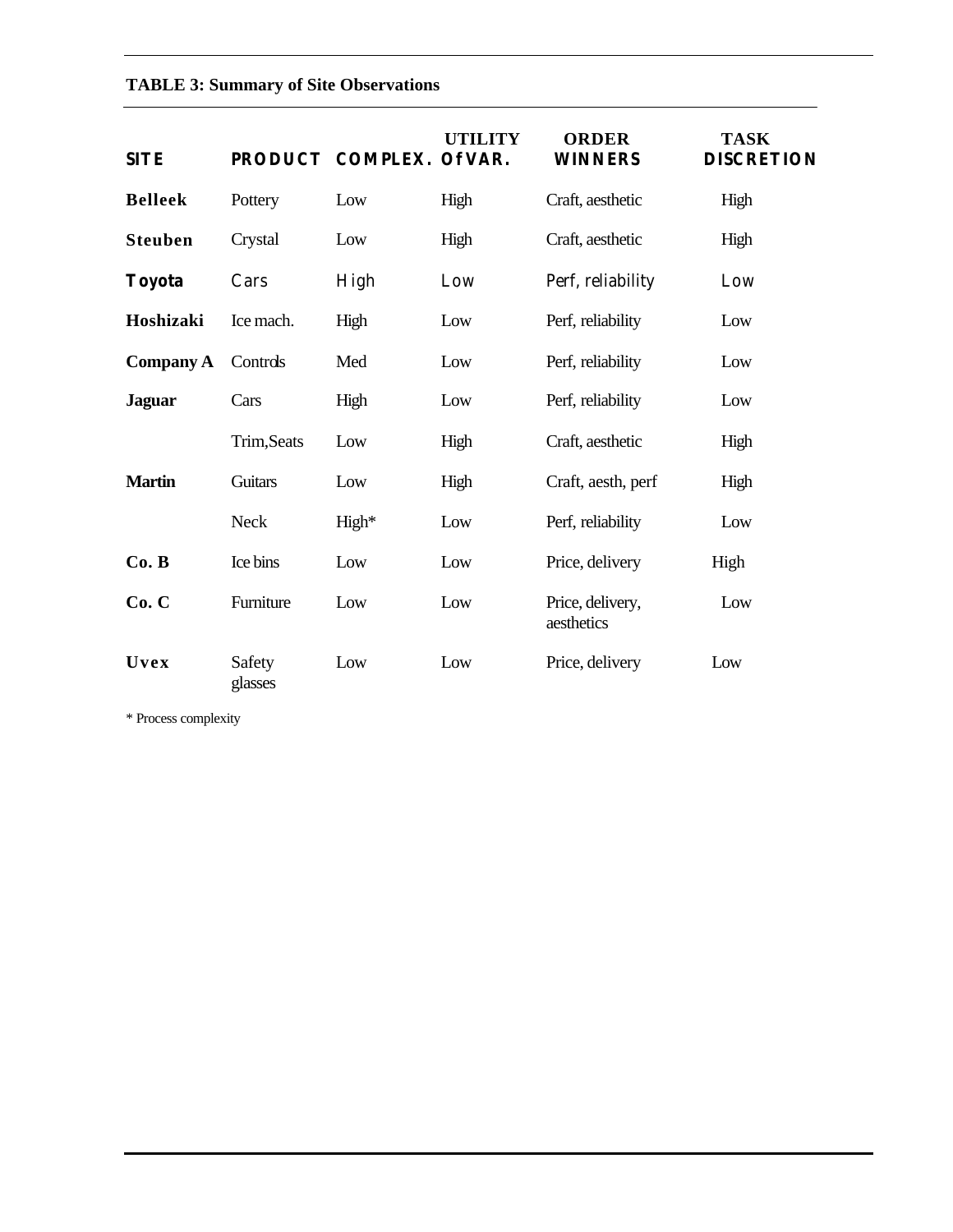

**Figure 1 Job Task Discretion Model**